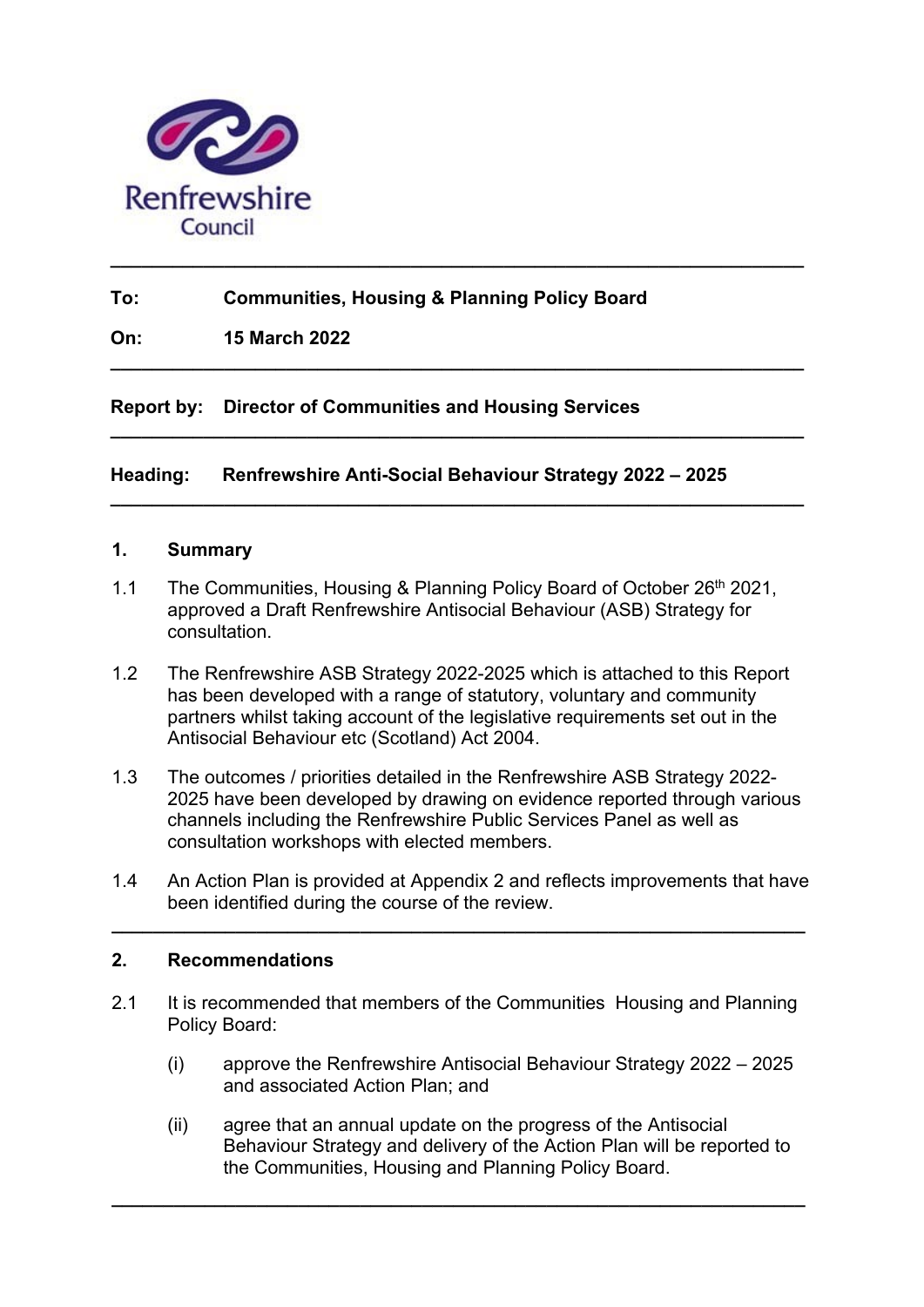#### **3. Background**

- 3.1 Anti-social behaviour sits within the broader context of public protection and delivering safer communities. Community safety has a key role to play in creating the conditions in which communities can develop the confidence and capacity they need to engage positively with their environment and with partner agencies improving quality of life and outcomes for individuals and families and maximising feelings of safety and security.
- 3.2 Dealing with anti-social behaviour is a collective effort and is delivered by the Council working with all relevant partners through the Community Safety Partnership. Processes and procedures are governed by key areas of legislation and guidance including the Anti-social Behaviour (Scotland) Act 2004, and the Housing (Scotland) Act 2001 and subsequent amendments.

#### **4 Renfrewshire Process and Practice**

- 4.1 In the process of reviewing the effectiveness of current practices, policies and procedures in managing anti-social behaviour; both strengths and opportunities for improvement were identified.
- 4.2 In Renfrewshire we have established a thriving Community Safety Partnership working together in the interest of community safety and public protection and are committed to proactive public protection. The Community Safety Partnership Hub has been recognised as best practice nationally and includes the CCTV Operations Room and public space CCTV.
- 4.3 Opportunities for improvement were considered and in consultation with stakeholders, including a Focus group of Council Housing Tenants; alongside a review of best practice in managing and tackling anti-social behaviour across other landlords through the forums mentioned above, the following areas for potential improvements were highlighted.
	- i It would be helpful if all landlords in Renfrewshire used the 'Good Neighbour Agreement' and consistent procedures for dealing with Antisocial behaviour.
	- ii That an 'end to end' shared procedural document would be helpful for staff and joint training to further develop awareness and joint working.
	- iii There are a number of ways a complaint can be received across the partnership, depending on the nature and seriousness of the complaint, the housing tenure, nature of premises or location of incident involved, this can sometimes cause confusion. Tenants advised us that it would be helpful to have more information within the Council's communication channels on ASB including a "People's News" Article.
	- iv There was a lack of awareness amongst the focus group of tenants of the Daily Tasking process, however, when this was explained the group agreed this was a positive process.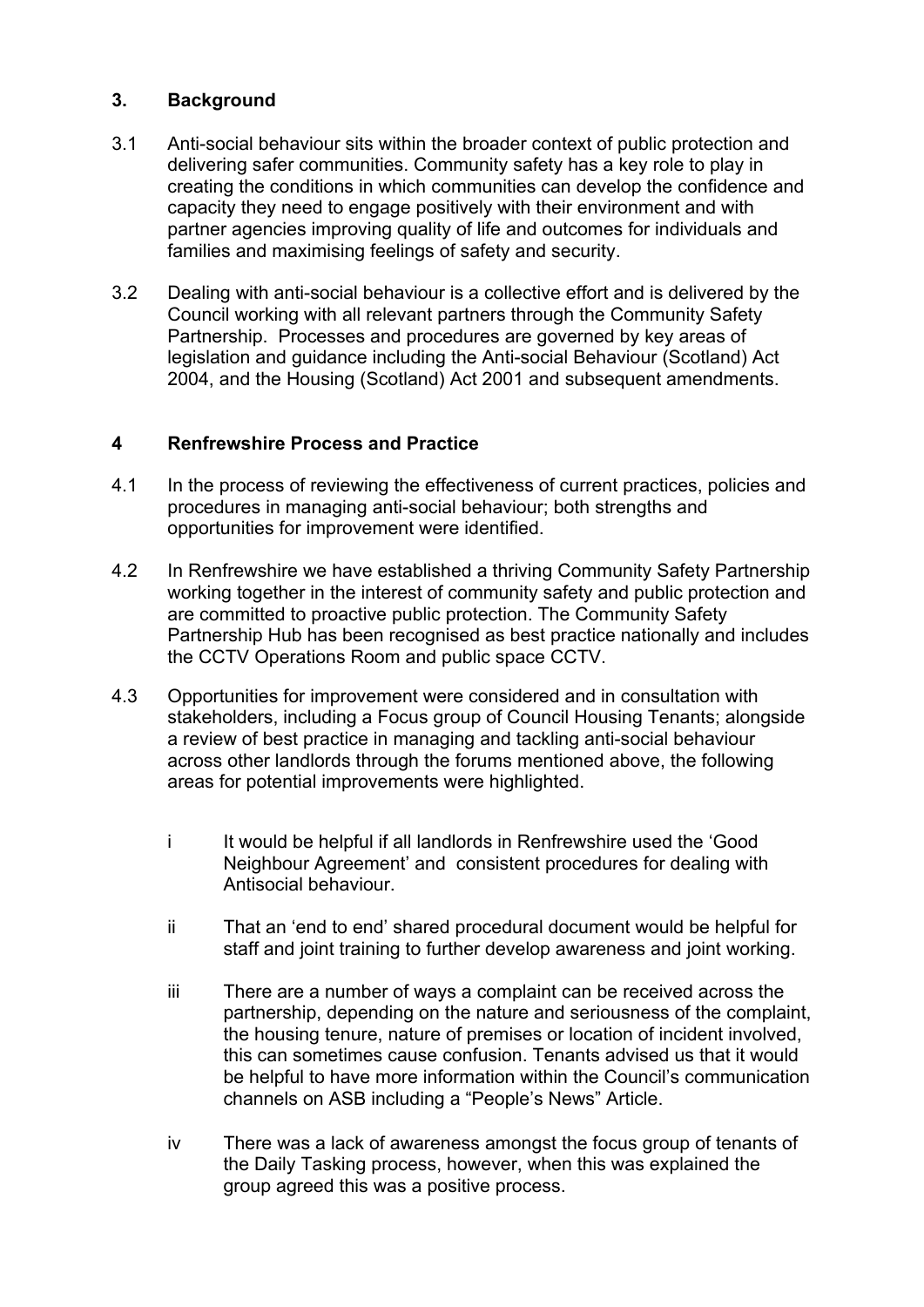4.4 The Strategy document attached to this report clarifies the processes across the key partners involved and outlines the purpose of the 'Daily Tasking meeting'; when published the strategy and processes will become more visible as the document will be widely available and accessible using the range of digital channels across the partnership.

#### 5 **Consultation Process**

- 5,1 The feedback and opportunities for improvement have been translated into an action plan which is attached as appendix 2 to this report. The plan has been reviewed and updated to reflect actions arising from feedback during the consultation period.
- 5.2 The Antisocial Behaviour (Scotland) Act 2004 requires all local authorities to publish a strategy jointly with the Chief Constable of Police Scotland for their Council area. This requirement has not changed since the 2004 Act came into force and strategies must continue to be published and reviewed.
- 5.3 All local authorities and Police Scotland are required to consult with the Principal Reporter, registered social landlords, community bodies and "other persons" considered appropriate, to assist in the preparation, review, and revision of Anti-social behaviour strategies.
- 5.4 Following the consultation with statutory, voluntary and community partners Renfrewshire's ASB Strategy 2022-2025 is presented to the Policy Board for approval.

### **Implications of the Report**

- **1. Financial** none
- **2. HR & Organisational Development** none
- **3. Community/Council Planning** A range of statutory, voluntary and community partners have been consulted to develop Renfrewshire's Antisocial Behaviour Strategy 2022-2025
- **4. Legal** Renfrewshire Antisocial Behaviour Strategy 2022-2025 has been seen to meet the requirements of the Antisocial Behaviour etc. (Scotland) Act 2004
- **5. Property/Assets** none
- **6. Information Technology** none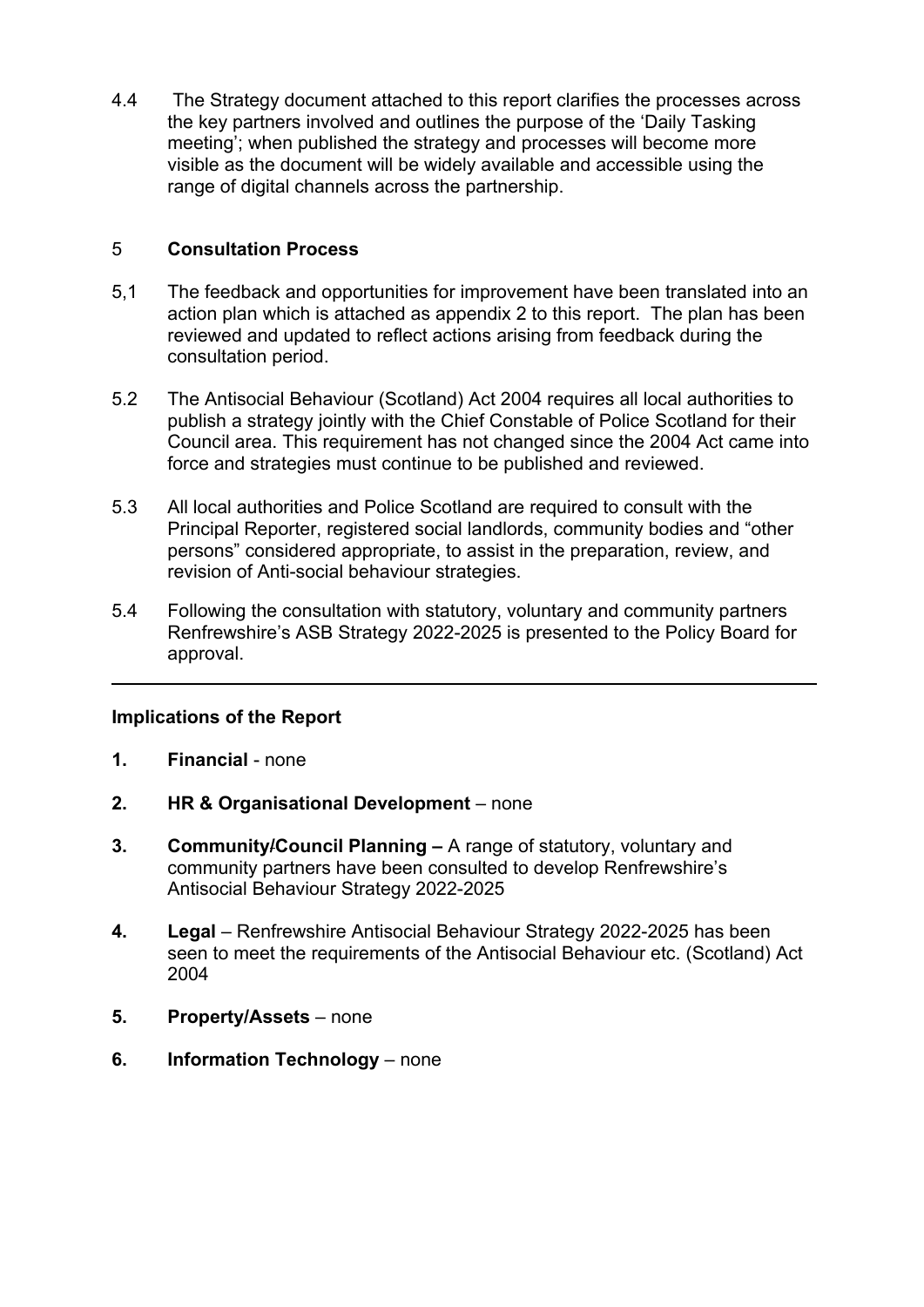#### **7. Equality & Human Rights** –

The Recommendations contained within this report have been assessed in relation to their impact on equalities and human rights. No negative impacts on equality groups or potential for infringement of individuals' human rights have been identified arising from the recommendations contained in the report. If required following implementation, the actual impact of the recommendations and the mitigating actions will be reviewed and monitored, and the results of the assessment will be published on the Council's website.

- **8. Health & Safety** none
- **9. Procurement** none
- **10. Risk** none
- **11. Privacy Impact** none
- **12. COSLA Policy Position** none
- **13. Climate Risk** none

**List of Background Papers:** 

none

*Author: Oliver Reid, Head of Communities & Public Protection* 

**\_\_\_\_\_\_\_\_\_\_\_\_\_\_\_\_\_\_\_\_\_\_\_\_\_\_\_\_\_\_\_\_\_\_\_\_\_\_\_\_\_\_\_\_\_\_\_\_\_\_\_\_\_\_\_\_\_\_\_\_\_\_\_\_\_\_\_** 

**\_\_\_\_\_\_\_\_\_\_\_\_\_\_\_\_\_\_\_\_\_\_\_\_\_\_\_\_\_\_\_\_\_\_\_\_\_\_\_\_\_\_\_\_\_\_\_\_\_\_\_\_\_\_\_\_\_\_\_\_\_\_\_\_\_\_\_**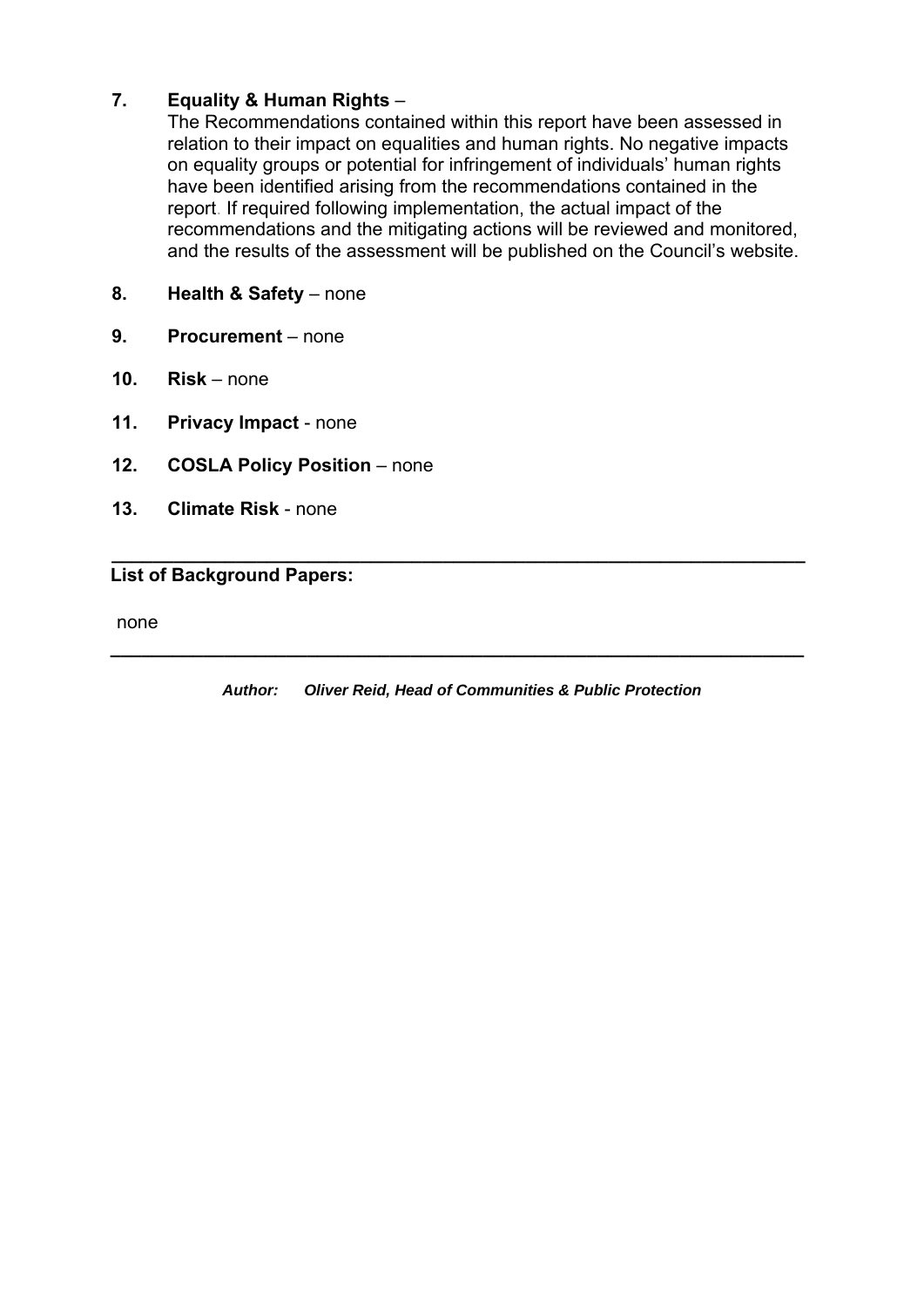**Appendix 1** 



# **RENFREWSHIRE COMMUNITY SAFETY PARTNERSHIP**



# **ANTISOCIAL BEHAVIOUR STRATEGY**

**2022-2025**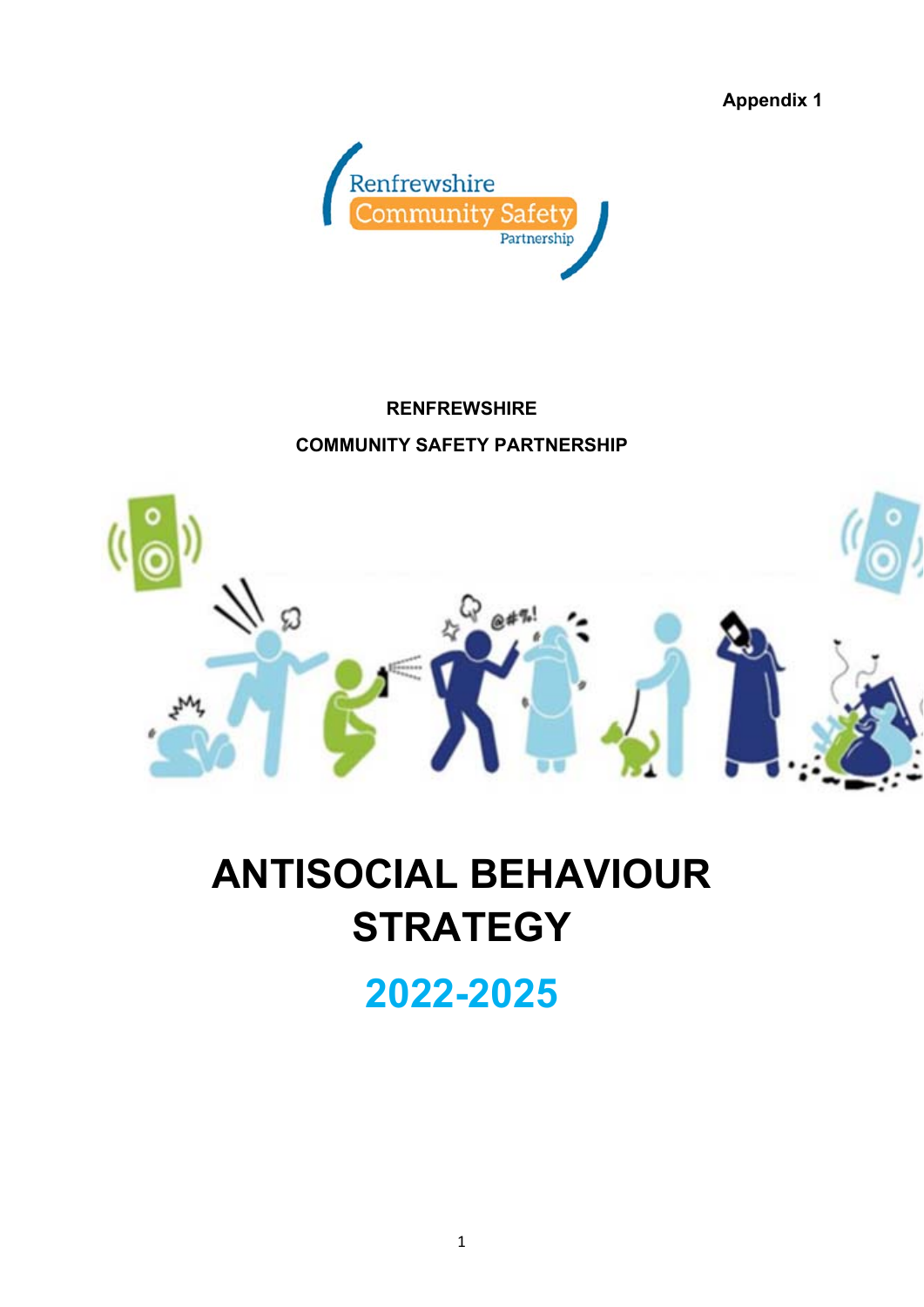# Contents

| Resolving Housing related Anti-Social Behaviour - Processes, Issues and Challenges  8 |
|---------------------------------------------------------------------------------------|
|                                                                                       |
|                                                                                       |
|                                                                                       |
|                                                                                       |
|                                                                                       |
|                                                                                       |
|                                                                                       |
|                                                                                       |
|                                                                                       |
|                                                                                       |
|                                                                                       |
|                                                                                       |
|                                                                                       |
|                                                                                       |
|                                                                                       |
|                                                                                       |
|                                                                                       |
|                                                                                       |
|                                                                                       |
|                                                                                       |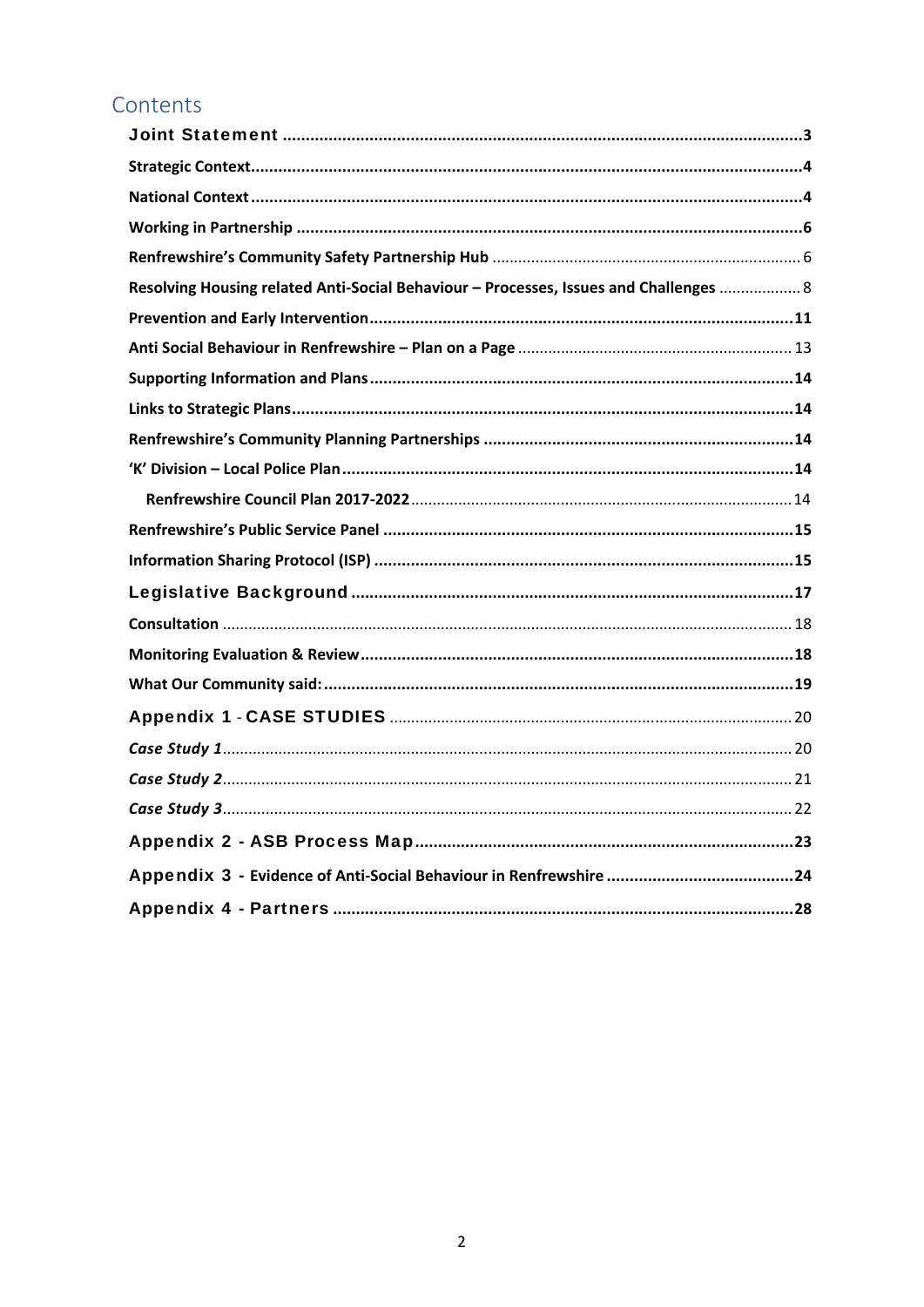# Joint Statement

Anti-social behaviour has a significant impact on a victim's quality of life. Increasing the confidence of our communities around this issue is very important, as is providing reassurance that it is an issue which is taken seriously.

However, anti-social behaviour is not an issue which any single agency can deal with on its own: it takes a partnership approach involving the community and a range of agencies. Ultimately the best outcomes are achieved when the people involved in anti‐social behaviour acknowledge the impact that their behaviour is having on others and make changes to reduce the impact of their behaviour on their neighbours and communities.

There are a range of powers and options available to partner organisations to tackle the issue of anti‐social behaviour and partners work with each other and the community to utilise the options available to ensure that instances of anti‐social behaviour continue to remain low, and that public confidence in relation to this issue improves.

The Antisocial Behaviour etc. (Scotland) Act 2004 requires the Local Authority and Chief Constable of Police Scotland to produce a strategy for dealing with antisocial behaviour. This strategy has been endorsed by Renfrewshire Community Safety Partnership highlighting the breadth of partners who respond to antisocial behaviour in Renfrewshire.

This strategy sets out the legislative requirements of the Antisocial Behaviour etc. (Scotland) Act 2004 and how agencies will respond to antisocial behaviour in Renfrewshire through a partnership and evidence led early intervention approach.

Whilst overall incidents of antisocial behaviour reported to both Renfrewshire Council and Police Scotland have reduced over the previous three years, when it occurs, antisocial behaviour has a serious impact on the lives of our residents and a negative impact on communities within Renfrewshire.

Partnership working is the key to tackling antisocial behaviour. The Community Safety Partnership is committed to the continuous development of coordinated, effective, efficient services which together, meet the needs of communities and deliver better outcomes for all.

The Community Safety Partnership's innovative Daily and Monthly Tasking process is central to understanding and responding to incidents of anti‐social behaviour and seeks to ensure partners take a robust approach to tackling public protection issues affecting residents in Renfrewshire. This has been identified as best practice. With the key aims of ensuring early intervention and a partnership approach to problem solving, it ensures the communities of Renfrewshire receive the most effective service from all Partners.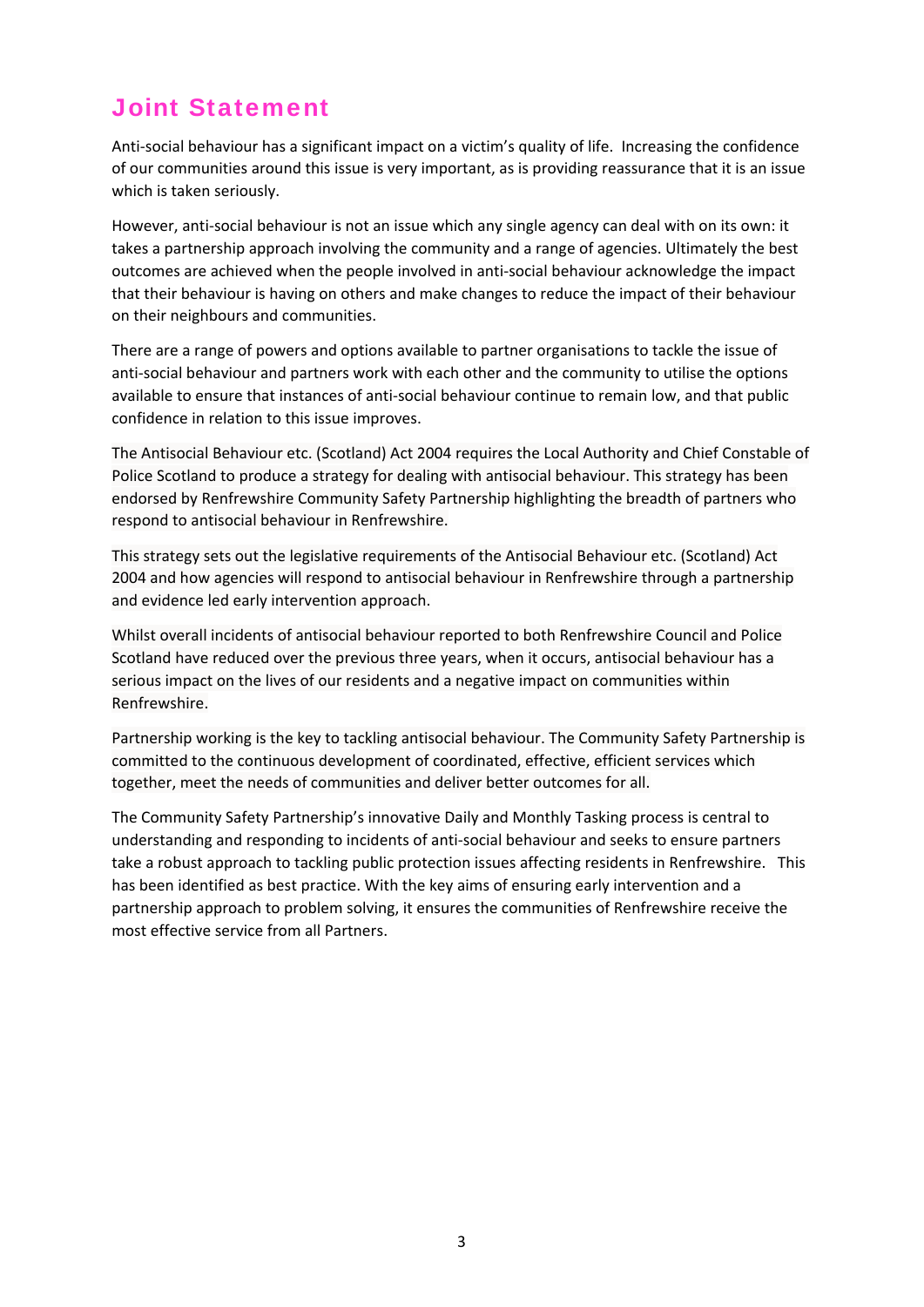# **Strategic Context**

Renfrewshire's Anti‐Social Behaviour Strategy takes account of key local and national reviews and policies which are likely to have implications for the future delivery of public services in Renfrewshire against a backdrop of increasing demand for services, demographic change, and resource pressures.

Increasing the confidence of our communities around this issue is very important, as is providing reassurance that it is an issue which is taken seriously. However, anti‐social behaviour is not an issue which any single agency can deal with on its own: it takes a partnership approach involving the community and a range of agencies. Ultimately the best outcomes are achieved when the people involved in anti‐social behaviour acknowledge the impact that their behaviour is having on others and make changes to reduce the impact of their behaviour on their neighbours and communities.

There are a range of powers and options available to partner organisations such as the police, local authorities, registered social landlords and voluntary sector organisations to help to prevent antisocial behaviour and criminal behaviour escalating and eliminate the need for court action at a later stage. Partners will work with each other and the community to utilise the options available to ensure that instances of anti‐social behaviour continue to remain low, and that public confidence in relation to this issue improves.

## **National Context**

The Scottish Government's 'Building Safer Communities' is a collaborative programme which seeks to help national and local partners and communities work together to make Scotland safer and stronger. Its vision is for:

#### *'a flourishing, optimistic Scotland in which resilient individuals, families and communities live safe from crime, disorder and harm'.*

A key aim of Building Safer Communities is to reduce the number of victims of crime and victims of unintentional harm in Scotland. The aim of the programme is to work collaboratively with partners to help achieve local outcomes aligned to the overarching aims of Building Safer Communities.

In 2009 the Scottish Government published a National Framework to tackle Antisocial Behaviour entitled *"Promoting Positive Outcomes: Working Together to Prevent Antisocial Behaviour in Scotland".*

The framework introduced four pillars to respond to antisocial behaviour‐ prevention, integration, engagement and communication. Key to achieving the aims of the prevention pillar was an update to a PIER (Prevention, early Intervention, Enforcement and Rehabilitation) model as introduced in national guidance in 2004. The Promoting Positive Outcomes document defined the components of the PIER model as:

**• Prevention**: requires foresight and planning in terms of putting measures which are likely to create a physical and social environment where antisocial behaviour is less likely to arise. Such measures can start before the antisocial behaviour is evident through a programme of proactive elements such as CCTV and a strong focus on education, support, community engagement and the creation of strong sustainable family environments.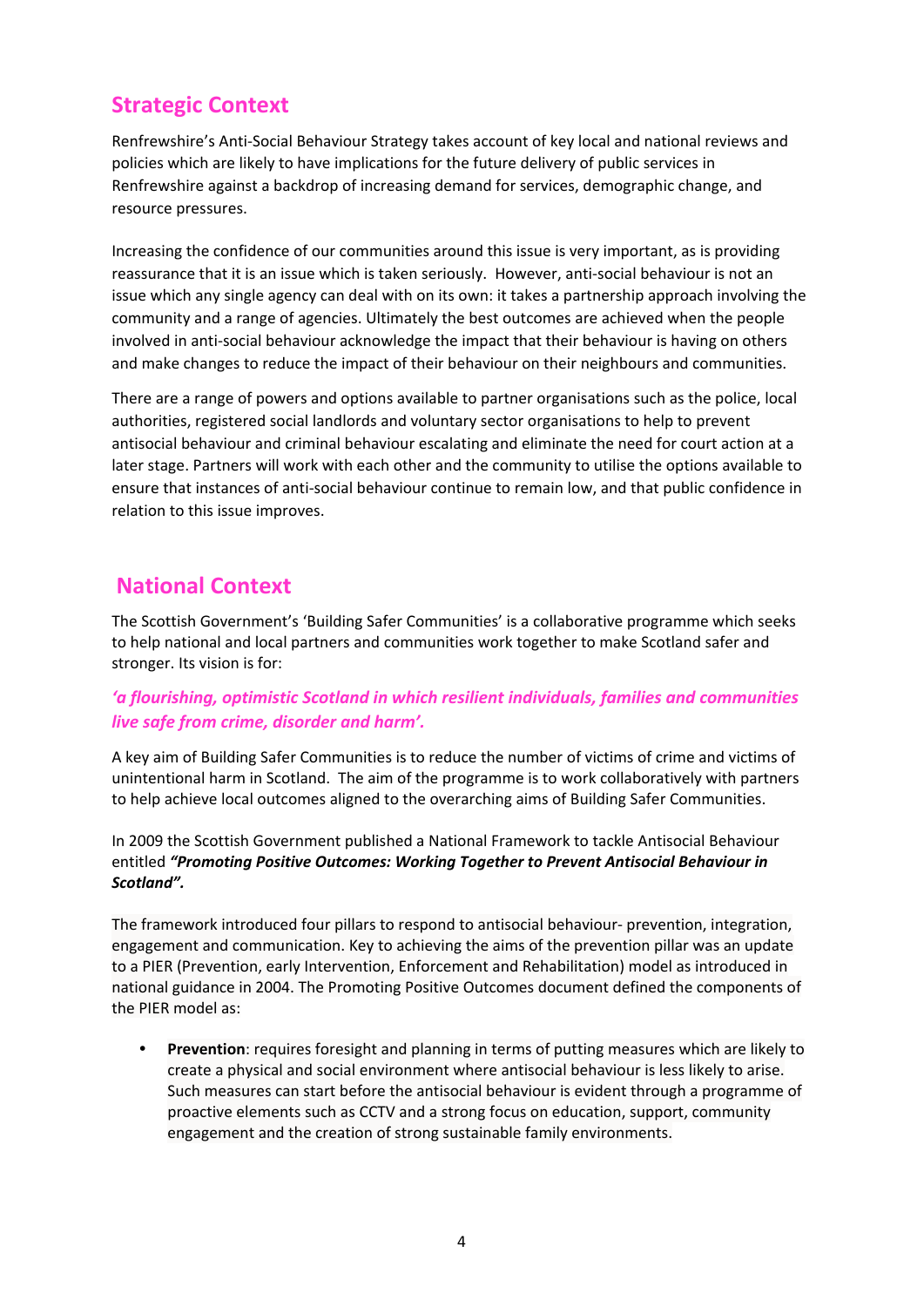- **Intervention**: Early and effective intervention includes putting in place measures that will help to address problems at the earliest opportunity both in relation to individuals and communities. A variety of approaches and services from a range of statutory and voluntary agencies are needed to provide the choices and chances required to offer opportunities to divert people away from antisocial behaviour.
- **Enforcement**: Enforcement should be considered when effective interventions have been tried, failed or deemed not appropriate. Enforcement requires to be appropriate, proportionate and timely and supported by intervention, education, support and rehabilitation.
- **Rehabilitation**: There is a need to understand and assess the needs of individuals and communities in order to provide long‐term solutions. An understanding and perception of the impact of ASB is necessary to fully break the cycle of offending and to provide the focus for services to fully integrate to deliver long‐term solutions.

Underpinning and crucial to the 4 step model is Education and support. Education can be delivered in the academic sense through the school curriculum or in a more theoretical context through community engagement and communication. Education can be provided to those involved in ASB with a view to addressing their behaviour and also to individuals and communities affected by ASB to empower them to access services and take action where appropriate. Support provides the means to deliver sustainable solutions within communities explicitly through targeted support measures for perpetrators.

The National Performance Framework (NPF) provides a clear vision for Scotland with broad measures of national wellbeing covering a range of economic, health, social and environmental indicators and targets. In respect of antisocial behaviour, the relevant national outcome is:

*'we live in communities that are inclusive, empowered, resilient and safe'.* 

*(source‐https://nationalperformance.gov.scot/national‐outcomes/communities)*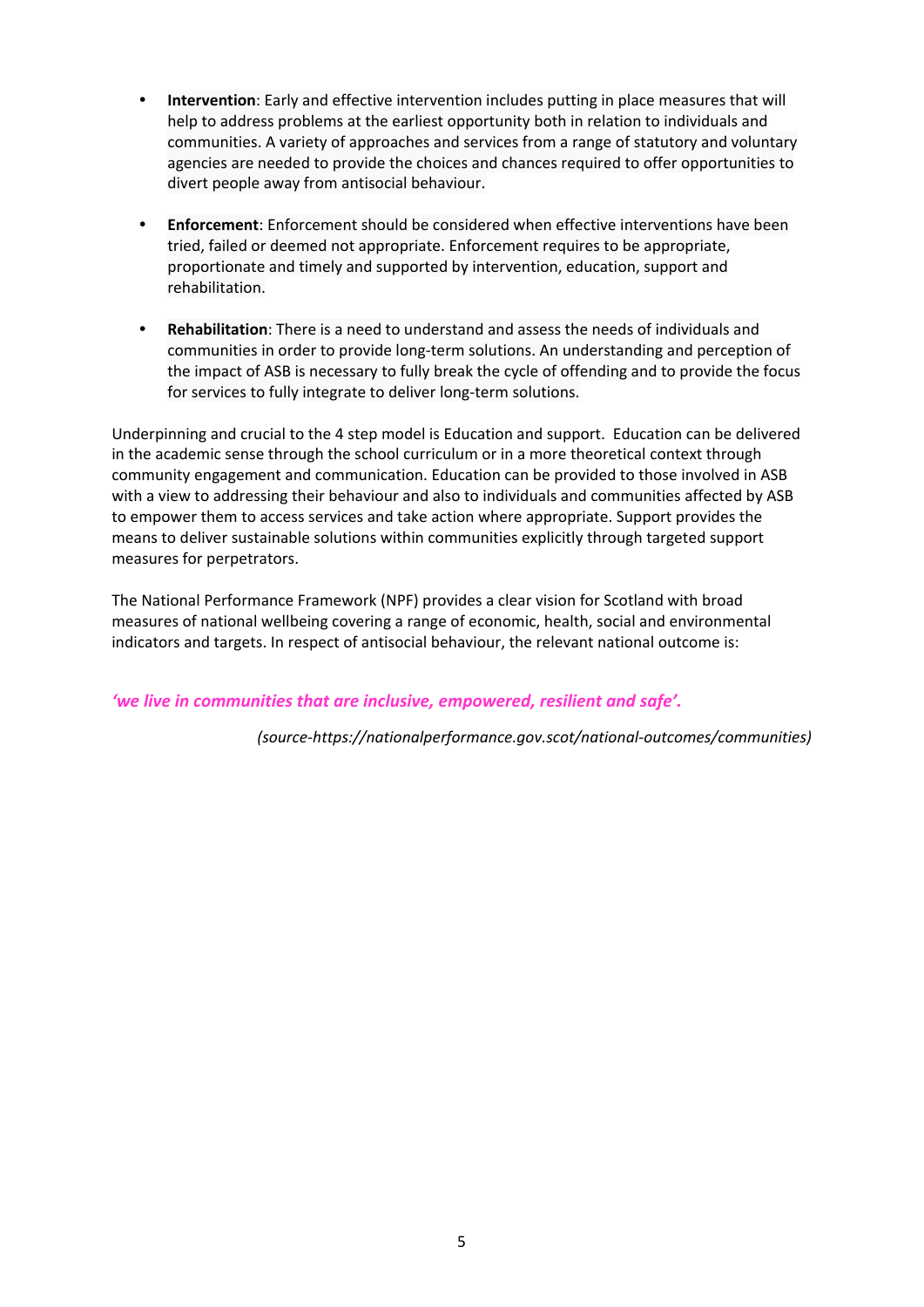# **Working in Partnership**

Renfrewshire Community Safety Partnership is led by the Renfrewshire Community Protection (PREVENT) Steering Group. Ultimately the aim of the partnership is that the people of Renfrewshire feel safe in their homes and their communities. The Community Safety Partnership has adopted a collaborative multi‐agency, partnership approach to addressing Anti‐Social Behaviour.

# **Renfrewshire's Community Safety Partnership Hub**

Anti-social behaviour has an impact on communities in a number of different ways, however in terms of behaviour that impacts on individuals and communities many instances relate to 2 key areas of activity. Anti-social behaviour impacting on individuals domestic residential setting and antisocial behaviour that impacts on public spaces – much of which takes places in town centres and relates to the night-time economy.

Renfrewshire has established a Community Safety Partnership Hub consisting of statutory, voluntary and community organisations. Partners actively work collaboratively on joint priorities in the interest of community safety and public protection and are committed to proactive public protection. The Partnership Hub has a key focus on addressing and responding to anti‐social behaviour impacting on town centres and businesses as well as targeting support and assistance to respond to anti‐social behaviour impacting on people in their homes. The aim is to safeguard the people and communities of Renfrewshire to ensure that communities, businesses, residents and individuals throughout Renfrewshire can go about their lives freely, safely and with confidence.

Renfrewshire Community Safety Partnership includes Renfrewshire Council, Police Scotland, Scottish Fire and Rescue, Housing Associations, and other local partners. The approach has been recognised as best practice nationally and includes the CCTV Operations Room and public space CCTV. These resources are supported by targeted uniform patrols on foot and vehicle including mobile CCTV vehicles. These patrols are deployed to proactively monitor and respond to emerging trends and hotspots identified through the daily tasking process.

Renfrewshire Community Safety partnership has a range of resources and policies in place to tackle anti‐social behaviour. Good working practices include:

- Multi-agency Daily Tasking Meetings
- Multi‐agency Hot Spot and escalation action through Monthly Tasking

(These are tried and tested ways/methods of tackling cases about individuals or by location)

• Noise Monitoring Equipment

Specifically bought so that difficult to prove cases of ASB noise could be monitored, analysed and used to take further action against perpetrators of ASB causing alarm and distress to their neighbours or in the community.

- Youth Officers– Officers with a particular focus on early intervention and joint working with schools and youth organisations
- Local Authority Liaison Officer (LALO) ‐ The officer represents Police Scotland at multi ‐agency meetings and co-ordinates multi-agency responses to community problems.
- Senior Community Support Officers
- Public Space CCTV operators
- Radio Link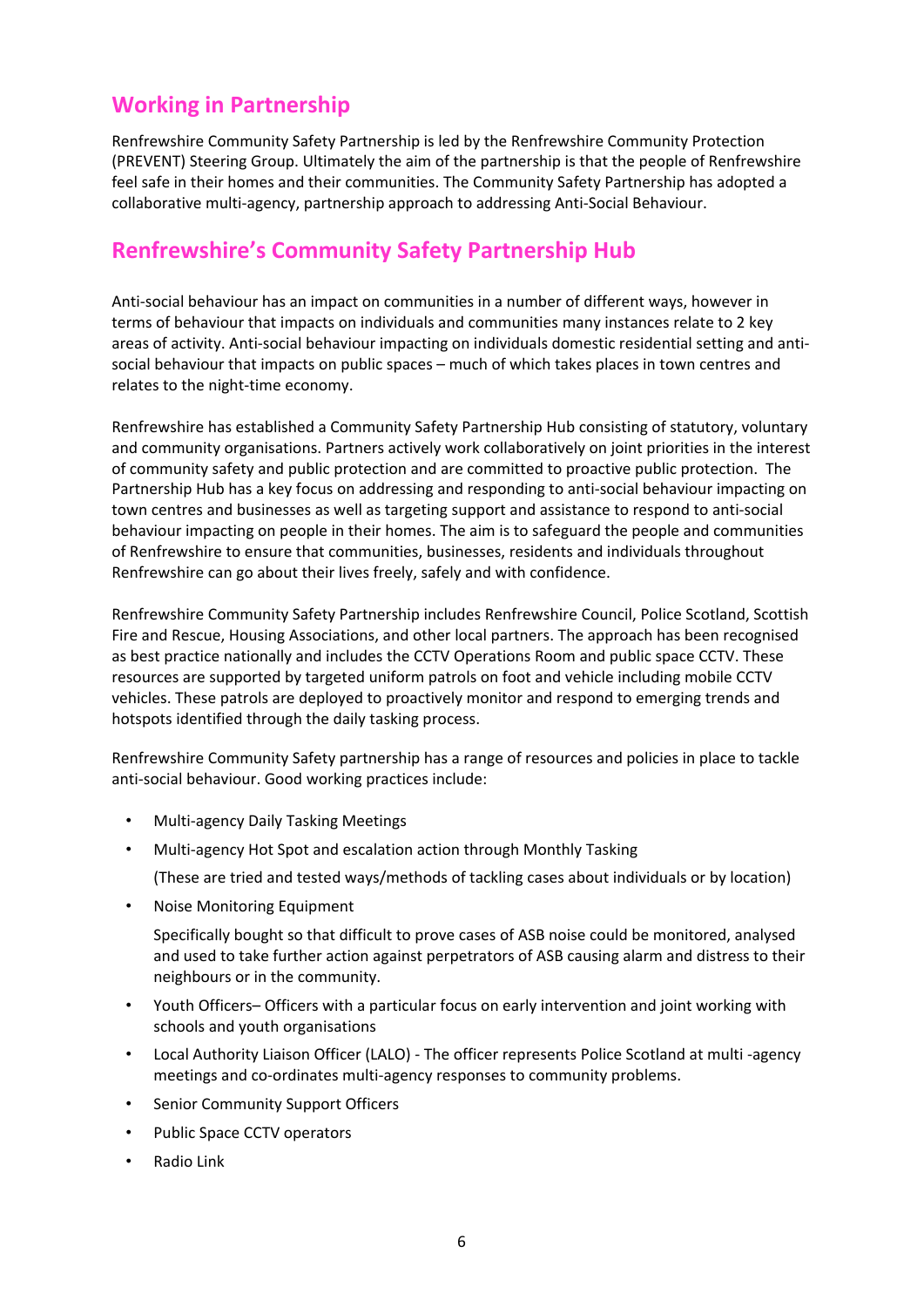- Victim Support for persons affected by ASB
- Mediation Services

All these services are available to support the community of Renfrewshire and specifically target anti‐social behaviour, its causes and effects.

At the time of writing this strategy, Renfrewshire has recorded markedly low levels of anti‐social behaviour complaints driven partly by changes in behaviours experienced during the 'lockdown' periods of the pandemic, and in particular, closure of licensed premises and restrictions on the nighttime economy. It is therefore expected that complaints of anti‐social behaviour will increase again to more normal historic levels as society returns to more normal living and working patterns.

During the period of this strategy the Community Safety Partnership will have a focus on working with businesses and transport providers in particular to support the restoration of the night-time economy while minimising any increase in anti‐social behaviour, beyond the levels that were being experienced just before the pandemic impacted.

The partnership hub utilises a variety of resources to prevent disruption and respond to public concerns caused by anti‐social behaviour. The CCTV Control room provides 24‐hour cover 7 days a week and has a direct link to the Police Scotland Control Room. This service works closely with and targets the provision of Response and Community Police officers, Community Safety Wardens Service and the Council Youth Team as well as supporting the Business Community and Transport Providers. An early intervention approach is used with the application of 'Radio Link' which provides a direct radio link to the CCTV operators from key business premises and allows businesses to work collaboratively to maximise early reporting and secure quick response to emerging issues. Current partners using this service include Community Policing Officers, British Transport Police Control Room, Licensed premises security, retail premises security, Community Safety Wardens, Youth Officers and the extended Taxi Marshalling service introduced as an enhancement to Community Safety at peak times for Licensed premises activity  $-e.g.$  festive periods and peak weekends.

Where Group or youth anti‐social behaviour has occurred in public areas and persons are identified, Community Safety Youth officers engage directly with the youths and families involved in 1 to 1 dialogue to encourage positive citizenship and encourage changes in patterns of behaviour. They liaise and engage with the Early and Effective Interventions programme which includes partnerships with the Children's Reporter, Police Scotland, Social Work (Children's Services) and Education services. Diversionary and mentoring activities including 'Streetstuff' run in partnership with Police Scotland, Scottish Fire and Rescue

Service, Engage Renfrewshire and St Mirren Football Club is also used to engage with and divert young people from anti‐social behaviour in known hotspot areas. The programme provides free diversionary activities to young people in the evenings, weekends and school holidays and also impacts on food poverty with the provision of meals for youths participating.

The out of hours services provided at the hub ensure that the partnership response to emerging incidents, whether it be youth disorder, vulnerable persons, homeless and missing persons or indeed groups or individuals travelling into the council area are identified and the most appropriate resource is notified to take early and preventative action.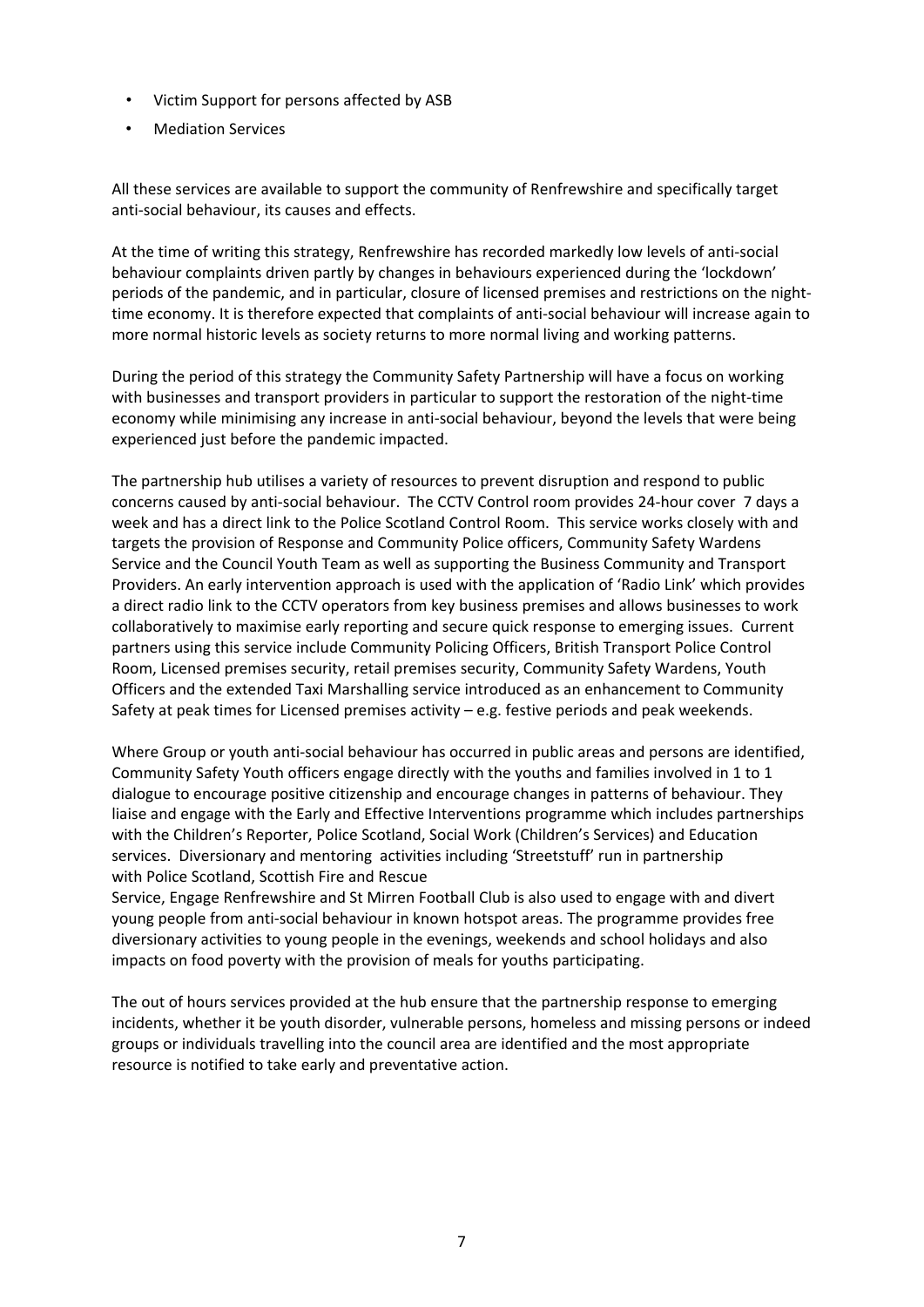# **Resolving Housing related Anti‐Social Behaviour – Processes, Issues and Challenges**

The majority of anti‐social neighbour complaints and disputes received by housing teams are successfully resolved at an early stage through a process of engagement and mediation led by local housing officers, using their professional experience and understanding of the tenant's circumstances. The table below includes Landlord cases in addition to cases reported directly to Community Safety Partnership (CSP).



\**Registered Social Landlords Across Renfrewshire also report outcomes to the Scottish Housing Regulator as part of their Annual Performance Return on the Scottish Social Housing Charter, which is reported to their respective Policy boards and their tenants*

A case would normally be escalated beyond the housing officer's investigation when the tenancy agreement has been breached on 3 separate occasions within a 12-week period of each written warning being issued. At this point the case is investigated by dedicated officers within the Community Safety Team. Under this process the anti‐social behaviour investigation team undertake specialist interventions and investigations in order to prevent the anti-social behaviour from escalating or continuing. Professional officers work with all participants and with relevant partner agencies to seek to resolve the issues that are leading to anti‐social behaviour, which may include the use of mediation and/or enforcement activities.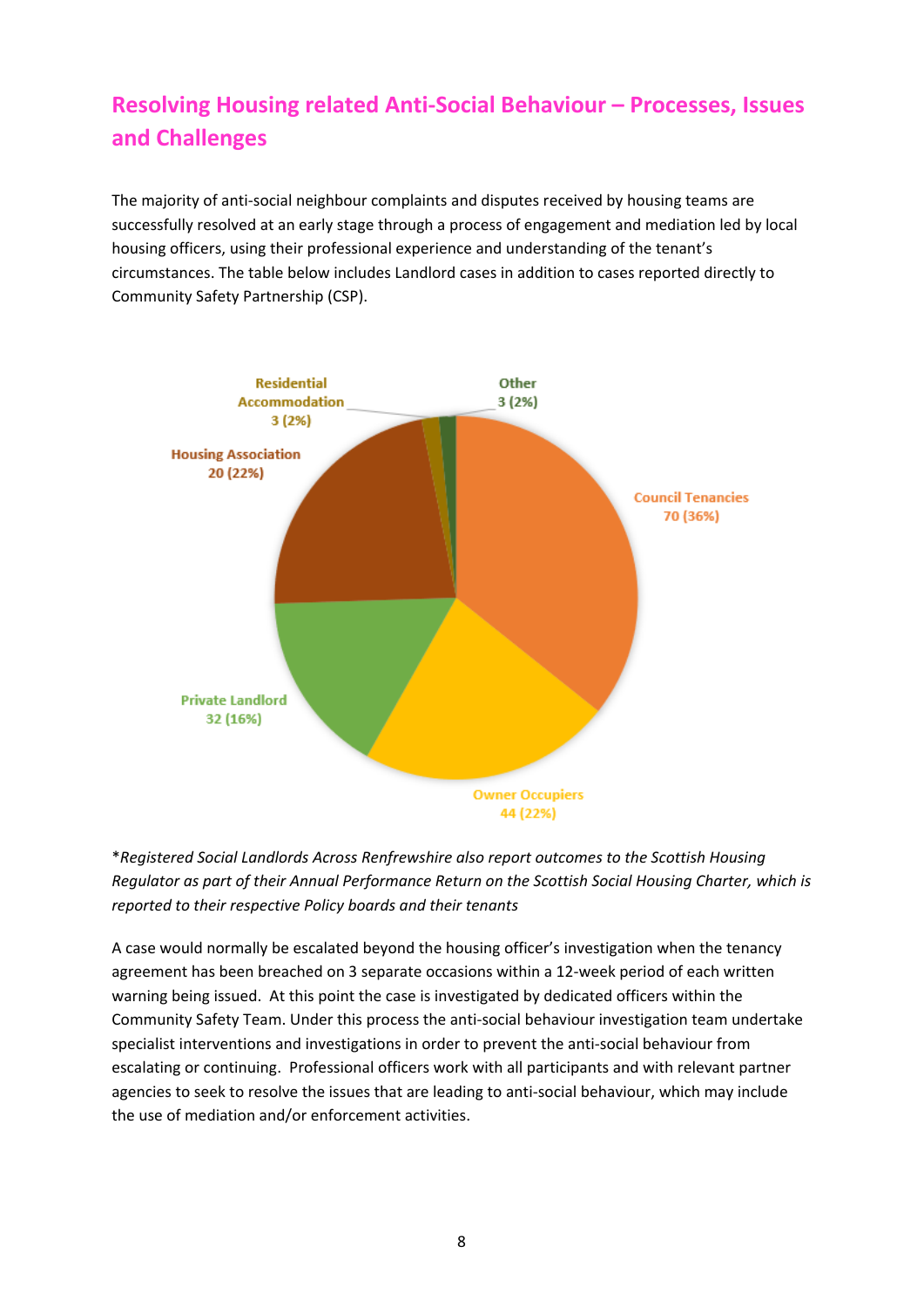The partnership recognises that Neighbour disputes can be particularly difficult to resolve. Tolerance levels are different for all and although extremely upsetting for some people the matters reported to housing officers or the Community Safety Partnership do not always merit an anti‐social behaviour investigation or formal intervention. Individual thresholds and interpretation of anti‐social behaviour differ and as such each case is assessed and the most appropriate intervention utilised. This means that in exceptional cases, where the evidence supports it, cases can be escalated to formal investigation and robust intervention before 3 breaches of a tenancy agreement have occurred. The most realistic and likely route to a successful outcome is that the affected neighbours modify their behaviours and accommodate the needs and preferences of each other as far as possible. This is normally achieved through mediation. As only the most serious or persistent cases of anti‐social behaviour are ultimately referred to the Community Safety Partnership poor behaviours can have become established and a willingness to compromise can be difficult to achieve. However, intervening too early can also be counterproductive as it can escalate a situation which would have resolved itself through time and informal dialogue if given the opportunity to do so.

The Community Safety Partnership has developed a holistic approach to addressing antisocial behaviour that seeks to assess the circumstances of each case and determine the best course of action based on experienced officers that know the circumstances and individuals involved and have an understanding of historic patterns of behaviour. At daily and monthly tasking meetings housing officers and community safety investigators work alongside other relevant partner and safeguarding agencies, with a view to resolving issues before they escalate to the point where more formal intervention is required. Officers investigate complaints, share relevant information and seek to resolve issues as quickly as possible to reduce the wider impact of anti‐social behaviour on the community and to encourage those involved in anti‐social behaviour to consider their actions before they have reached the point of causing significant harm. The partnership has seen considerable success in taking forward this approach with overall reports of anti-social behaviour significantly reduced as a result.

Cases of anti‐social behaviour from private tenants or owner occupiers will in the first instance be investigated by the Community Safety Anti Social Behaviour Investigation team. Concerns will then be routed to the most appropriate partner or department within Renfrewshire Council through the daily and monthly tasking process.

If the perpetrator is a secure tenant of the Council or a Registered Social Landlord they will have entered into a tenancy agreement. Failure to adhere to the terms of the agreement in relation to conduct may result in their landlord seeking an interim anti‐social behaviour order or even eviction.

Eviction is an option of last resort and ultimately it is the Sheriff who decides whether a tenant can be evicted; if they consider there are sufficient grounds they will grant a 'decree' for eviction which allows the landlord to end the tenancy. However it is recognised that people need to have a home and eviction does not necessarily resolve the issues that have led to anti-social behaviour – it simply moves problems around.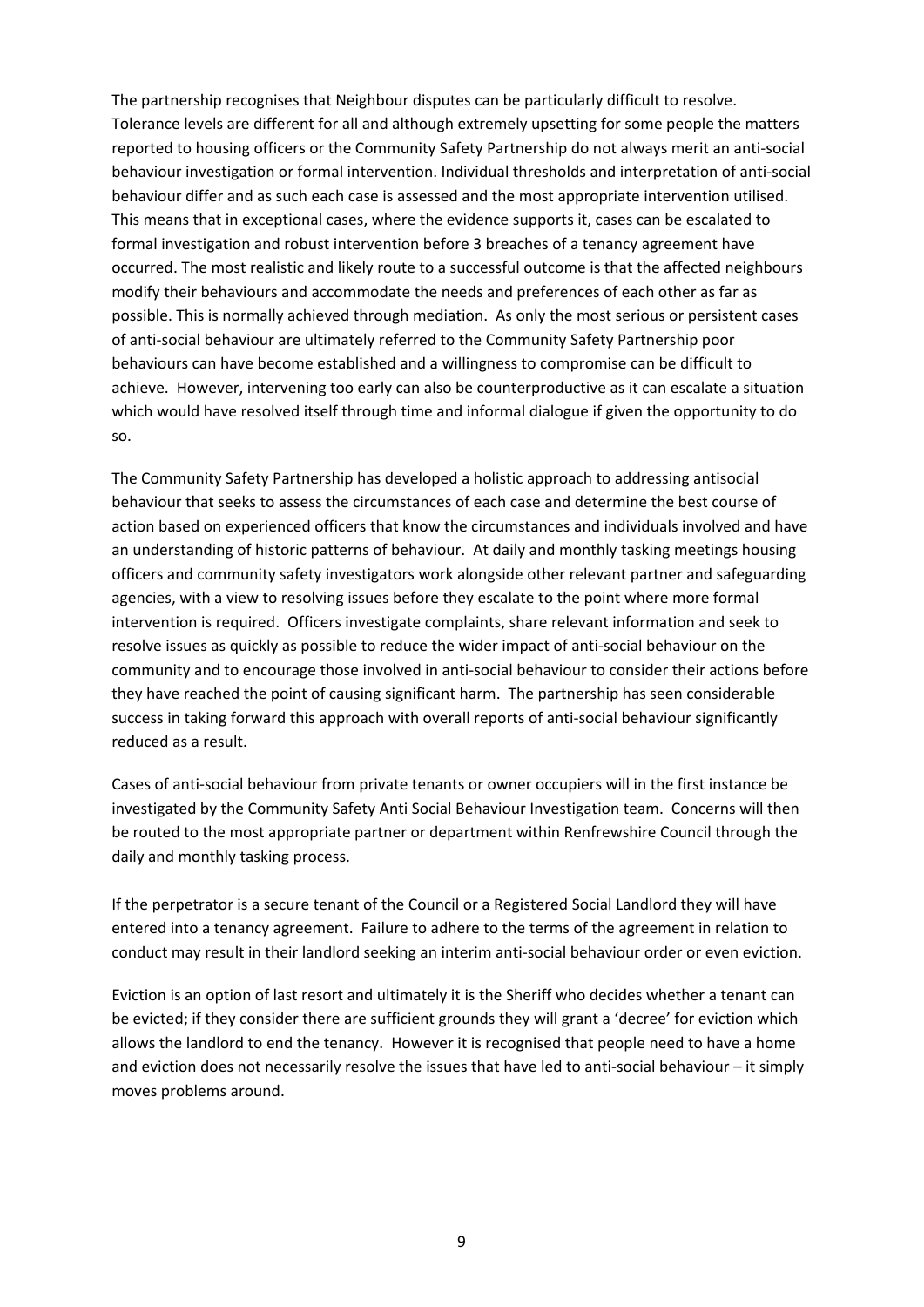There is a recognition of the changing nature of anti‐social behaviour over recent years; the prevalence of complexities such as substance misuse, poor mental health, poverty and inequality combine to exacerbate issues such as anti‐social behaviour. The impact of proactive prevention cannot be understated, it is often the very best way of providing appropriate and meaningful support to those within our communities who require it.

Officers across all agencies collectively use all resources at their disposal to prevent and deal with neighbour disputes and Anti‐Social Behaviour, consistent with the PIER principles of Prevention, Intervention, Enforcement and Rehabilitation. The case studies at Appendix 1 provide an illustration of the type and nature of cases being dealt with across Renfrewshire and the collective response.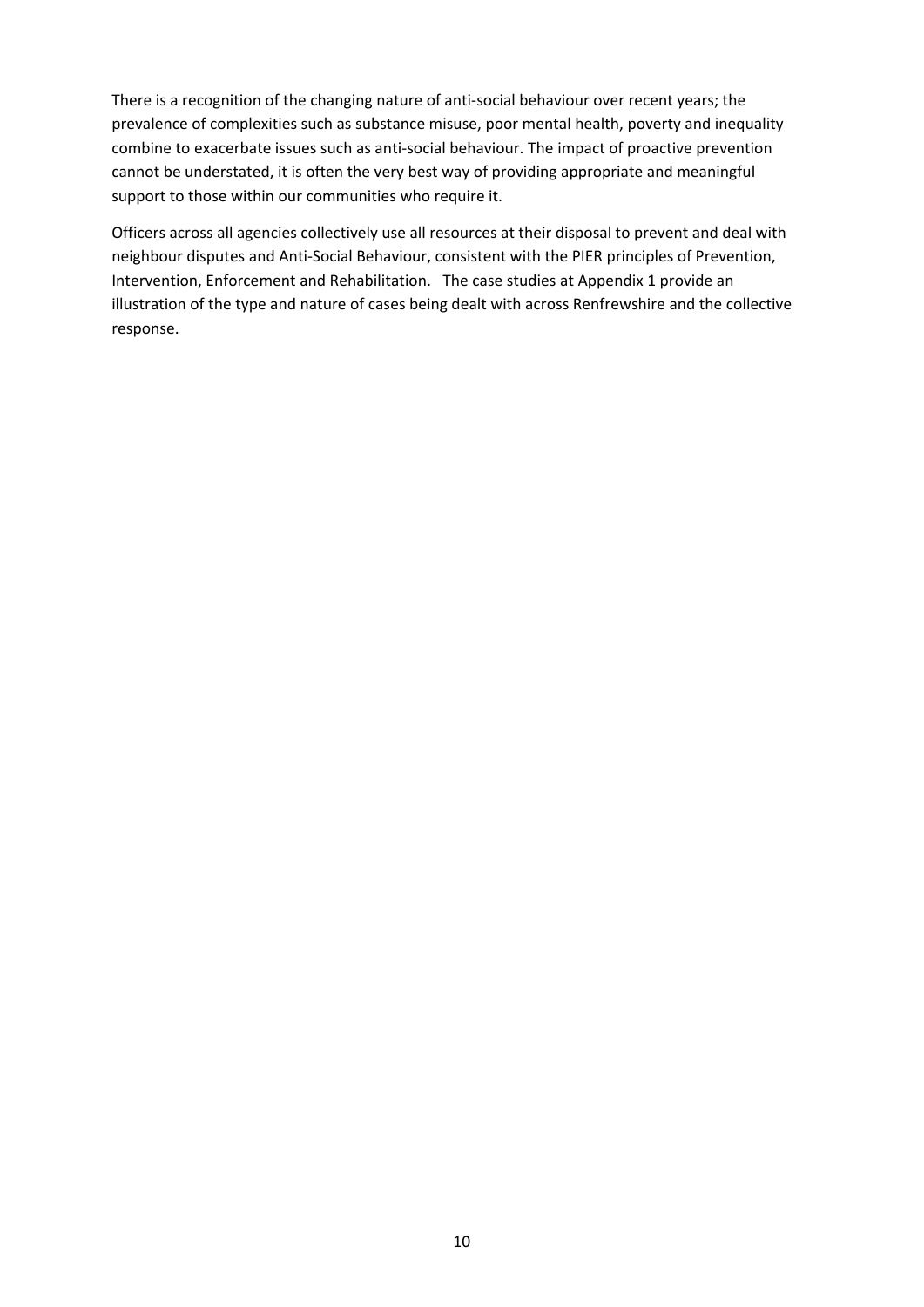### **Prevention and Early Intervention**

Renfrewshire Community Safety Partnerships key to the Prevention of Anti Social Behaviour through Early Intervention is regular and effective communications through the Daily and Monthly Tasking Process during which emerging concerns are brought to the table and considered. Disposals are made to the appropriate partners to allow interventions to take place at the earliest opportunity and maximise the expertise of the agencies at the partnership meeting. It is through this process that cases related to Council Housing tenants may be escalated for more formal interventions in advance of 3 breaches of a tenancy agreement – in circumstances where the evidence supported this escalation.



Together partners aim to break the cycle of Anti Social Behaviour and support people in changing their behaviours and reducing risk. This involves working closely with individuals and communities to help them find solutions to local problems. The Council's Housing Service and other Landlords aim to provide a firm and fair approach to tenants (including their family members and visitors) who do not comply fully with the terms of their tenancy agreement, so that all residents can enjoy their homes free from anti-social behaviour. However, as the majority of Renfrewshire is multi-tenure, partners also aim to work together in responding to anti-social behaviour caused by private tenants, home‐owners and individuals in the wider community.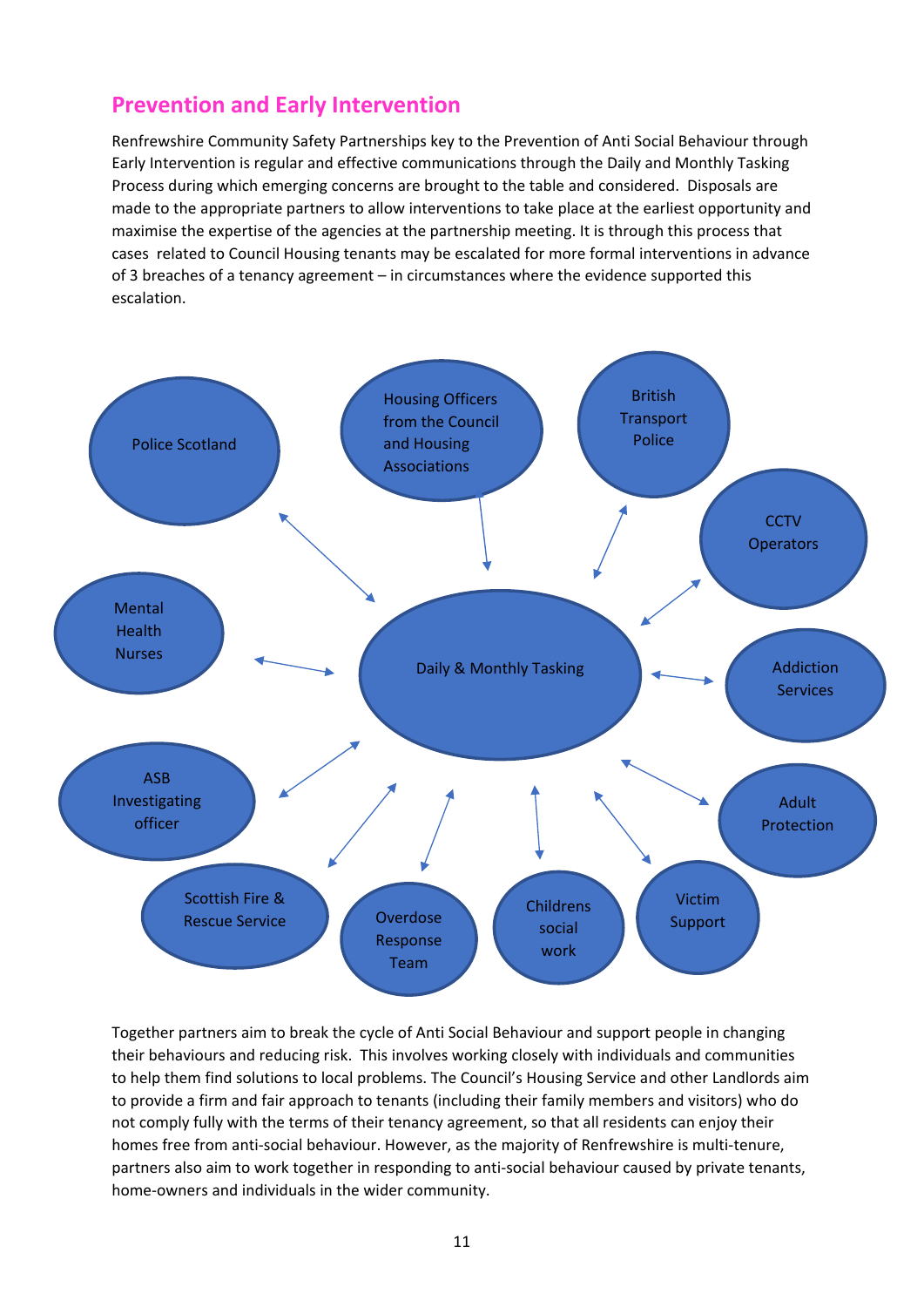Interventions available to tackle persistent and serious anti‐social behaviour can vary depending on the nature of the incident reported and the housing tenure of those involved. The partnership aims to provide clarity around the issue of proportionality in the context of taking legal action to resolve complaints of anti‐social behaviour. Criminality and/or breach of tenancy agreement does not guarantee that a court will support an application for an ASBO or eviction and this can be difficult for those affected by the behaviour to understand.

In addition, not all options are available to be used in every case. While registered social landlords, including the Council's housing service may seek an interim anti‐social behaviour order or even eviction as an option of last resort, Registered Social Landlords or the Council have no powers to evict private tenants and/or owner occupiers.

That is why a partnership approach is critical. While the Council housing service and RSL's may have no powers over private tenants and owner occupiers, other services within the Council and Police Scotland may have some powers that can be used to influence people to modify their behaviour depending on the nature and severity of the complaint.

For example, although registered social landlords are unable to take action against private tenants, a private landlord who fails the 'fit and proper' test by not dealing with anti‐social behaviour or maintaining a property in a fit and habitable condition could have their landlord registration revoked under Part 8 of the Anti Social Behaviour (Scotland) Act 2004.

Similarly, where premises become a focus for anti‐social behaviour, for example, drinking or drug dens leading to significant anti‐social behaviour impacting on residents and local communities, Police and Courts hold the power to seal off premises (both residential and non‐residential) and prohibit all access to them, for up to three months, to give the surrounding community relief.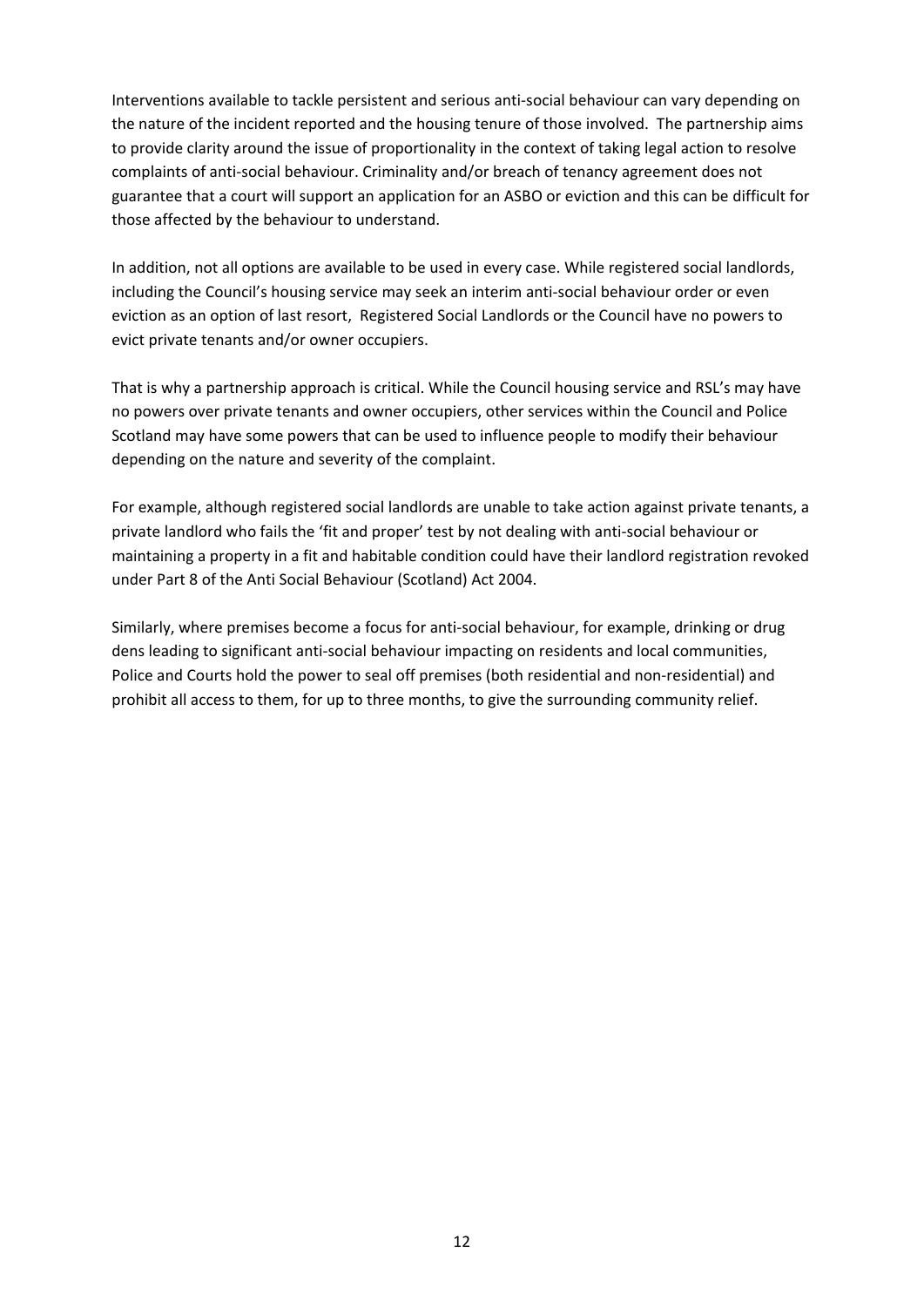#### **Anti Social Behaviour in Renfrewshire – Plan on a Page**

*Our aim is to proactively tackle antisocial behaviour to keep our communities safe. We will promote positive citizenship and by building resilience within communities, we aim to effectively prevent, tackle and reduce antisocial behaviour throughout Renfrewshire.* 

What are we aiming for ?

There is less anti social behaviour and people feel safer

People living in Renfrewshire have peaceful and quiet and enjoyment of their own home without excessive disturbance from others.

Ensuring Equalities for all

How we achieve it ?

Work with partners to prevent and reduce Anti Social Behaviour and protect and support our community

Community Safety Partnership Daily and Monthly Tasking working collaboratively to identify vulnerability and reduce the risk of harm to communities

Work with the Council Housing Service and Housing Associations to promote firm and fair tenancy management

Work with RSL's and Private Landlords to provide a consistent approach to ASB

Encourage Early Intervention and Education

How will we measure success ?

Improving trends of ASB reported to the Scottish Housing Regulator across all Social Landlords in Renfrewshire

Increase the number of residents who feel they are satisfied with their neighbourhood as a place to live

Reduce the number of cases escalated to Anti Social Behaviour Investigations.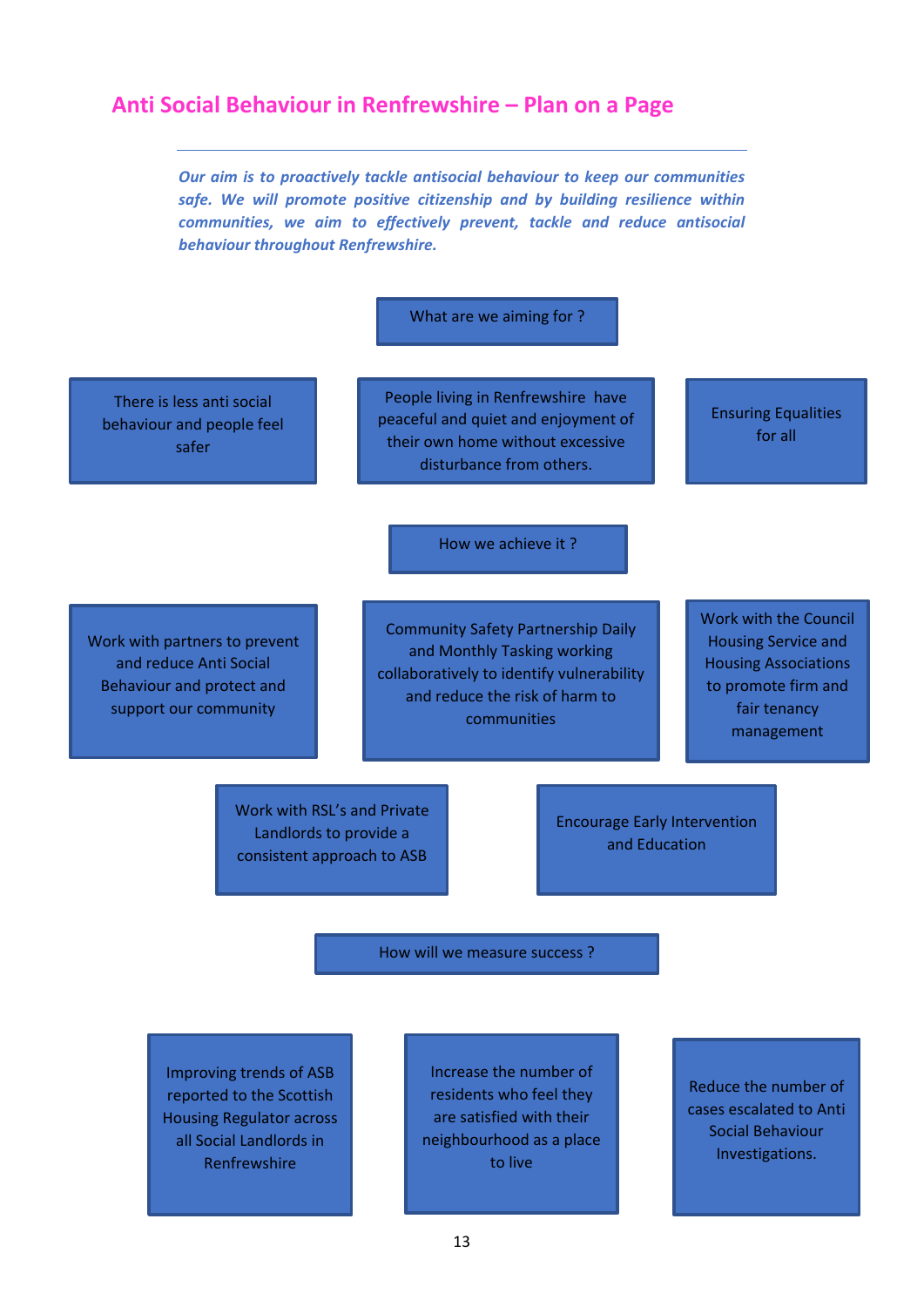# **Supporting Information and Plans**

# **Links to Strategic Plans**

Renfrewshire Community Safety Partnership has a number of partnership plans and strategies at a local level which feed into and help to achieve joint outcomes. In addition, there are many single agency plans and strategies which also have a positive impact on community safety outcomes.

#### **Renfrewshire's Community Planning Partnerships**

To improve and achieve better outcomes with the best use of resources for the diverse communities in Renfrewshire informed by the views and input of a range of partners across the business, public, third sector and community.

The vision for 'Our Renfrewshire‐Renfrewshire's Community Plan 2017‐2027 is

*"Working together to make Renfrewshire a fairer, more inclusive place where all our people, communities and businesses thrive"* 

The main Community Planning priority relevant to Renfrewshire's Anti‐Social Behaviour Strategy is

*"Our Renfrewshire is safe: Protecting vulnerable people and working together to manage the risk of harm."* 

#### '**K' Division – Local Police Plan**

This plan is intrinsically aligned to the Renfrewshire Community Planning Partnership LOIP 2017‐ 2027.

 The priorities for policing identified within this plan will, when achieved, contribute to the success of the LOIP, and the ultimately the strategic vision for the Renfrewshire area.

#### **Renfrewshire Council Plan 2017‐2022**

The Renfrewshire Council Plan ‐ *'Thriving People, Connected Communities'* outlines the organisation's improvement agenda over the period 2017 – 2022, with a strong focus on prevention and partnership working targeting the strategic outcome '*Building strong, safe and resilient communities.'*

- Local Housing Strategy
- Violence against Women Strategy
- Children and Young Persons Plan
- Renfrewshire Local Fire and Rescue Plan
- Community Justice
- Youth Justice
- CLAD Strategy
- Alcohol and Drugs Commission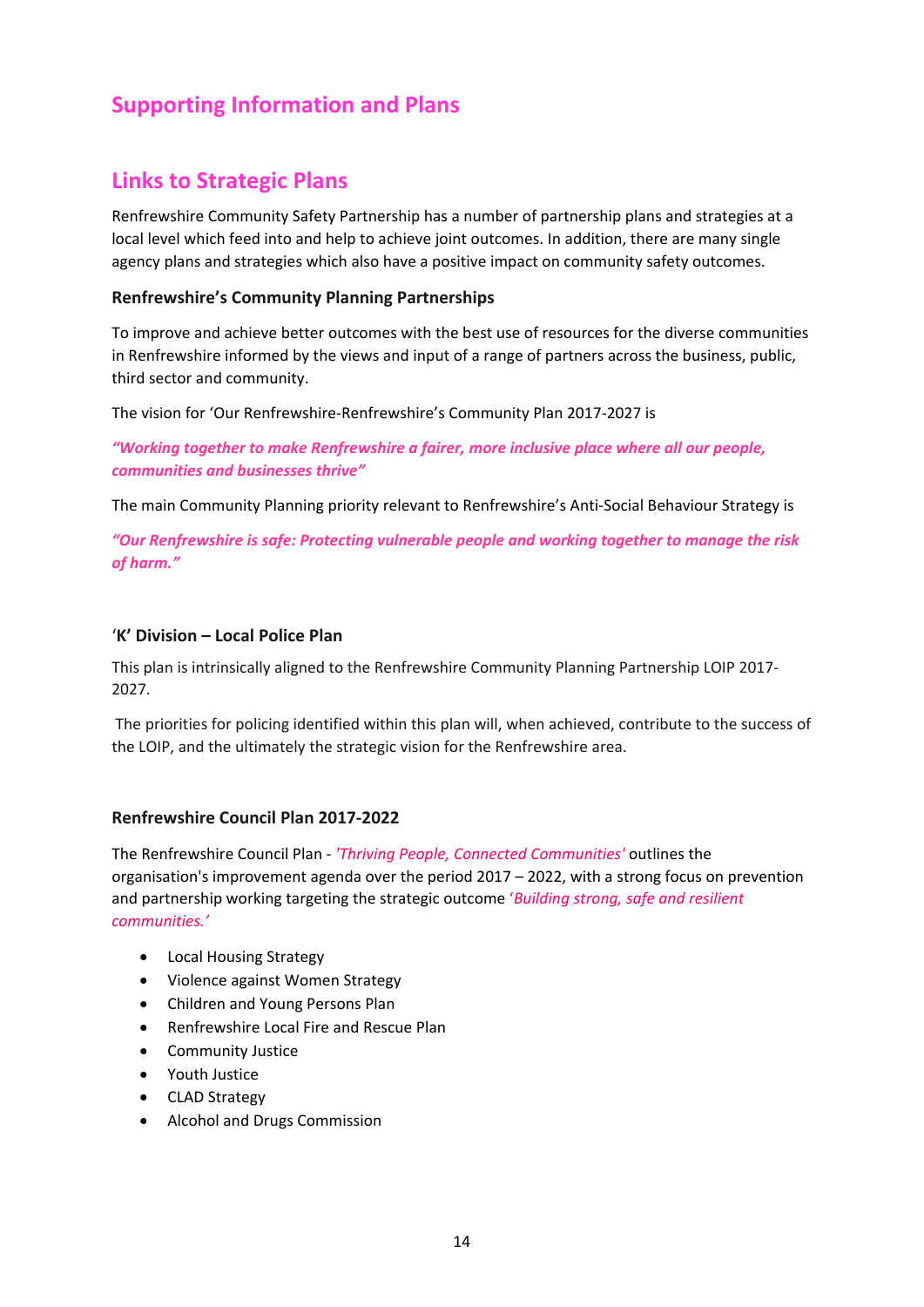# **Renfrewshire's Public Service Panel**

Research Resource were appointed by Renfrewshire Council in May 2011 to manage its Public Services Panel which has a total of 2,503 members. Key results of the Public Services Panel relevant to anti‐social behaviour were provided through the key findings of the Panel winter 2020/21 consultation which asked about the experience of local people and communities throughout the different stages of the coronavirus pandemic and lockdown. The survey was sent to all Panel members and a total of 897 responses were received.

All respondents were asked to specify to what extent they agreed or disagreed with several statements about the neighbourhood. The level of agreement was highest regarding the following statements:

- $\checkmark$  72% agreed that this is a neighbourhood where people are kind to each other
- $\checkmark$  69% agreed that this a neighbourhood where most people can be trusted
- $\checkmark$  53% agreed that this is a neighbourhood where people from different backgrounds get on well together
- $\checkmark$  82% respondents agreed they were satisfied with their neighbourhood as a place to live
- $\checkmark$  75% agreed their neighbourhood was a safe place to live
- 68% agreed if they were alone and needed help, they could rely on someone in their neighbourhood to help them.

# **Information Sharing Protocol (ISP)**

The Antisocial Behaviour etc. (Scotland) Act 2004 makes specific provision for the disclosure and sharing of information between the local authority and the Chief Constable where it is necessary or expedient for the purposes of any provision of the Act or any other enactment, the purpose of which is to make provision for or in connection with Antisocial Behaviour or its effects.

It is a fundamental principle of the ISP that relevant information will be shared proportionately and responsibly between the parties and the Community Partners. It is however incumbent on all partners to recognise that any information must have a lawful basis for being shared under the ISP.

The purpose of the ISP between Renfrewshire Council, Police Scotland and a wide range of community partners is in the interest of community safety and public protection to:

- allow the sharing of Public Protection Information in accordance with relevant legislation in particular Data Protection Laws.
- Set out the principles which underpin the exchange of information between the Parties and Community Partners.
- Define the specific purposes for which the Parties have agreed to share Public Protection Information.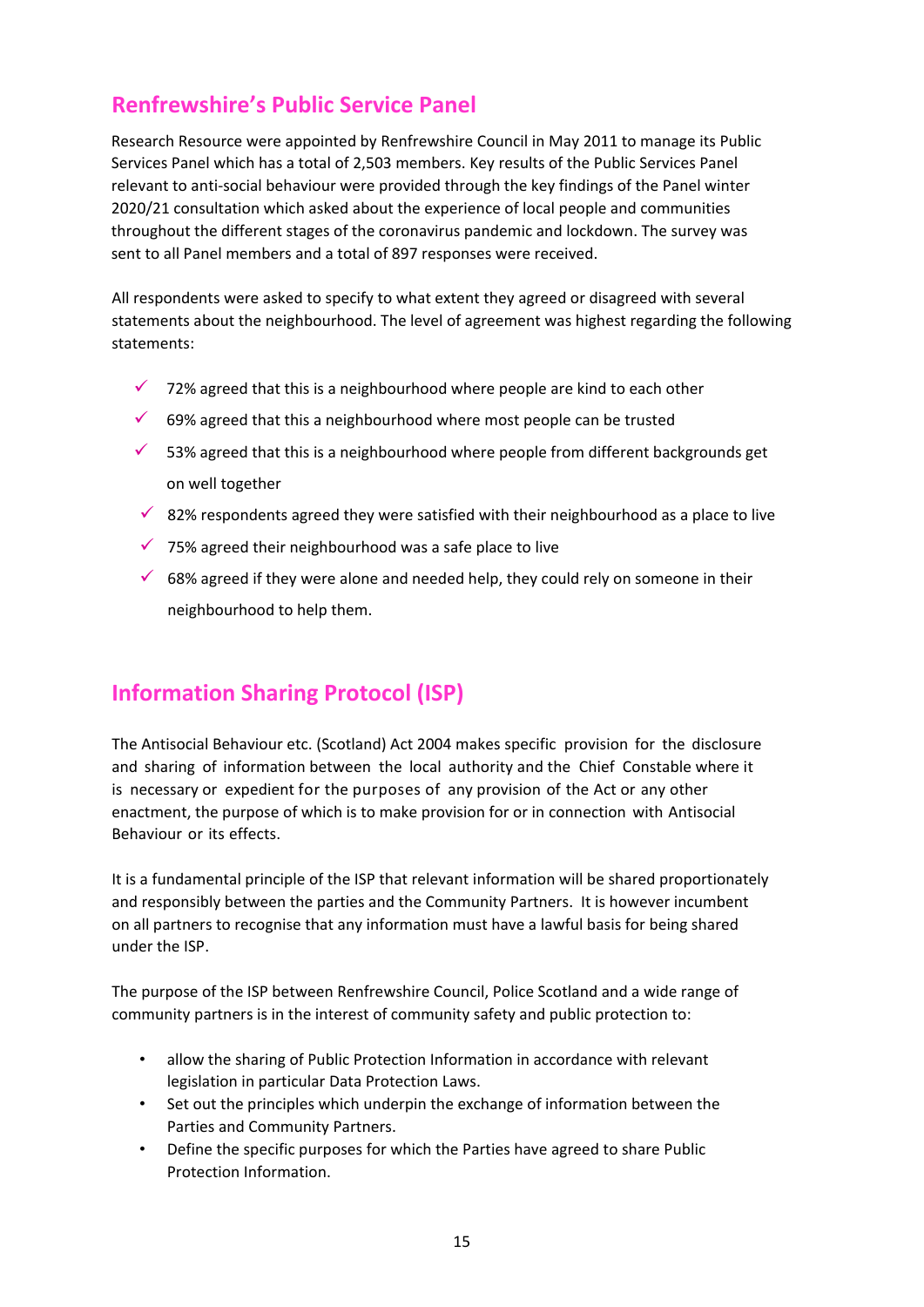- Describe the roles and structures which will support the exchange of Public Protection Information between the Parties and Community Partners.
- Describe the arrangements which have been agreed for exchanging Public Protection Information.
- Describe the security procedures necessary to ensure that the confidentiality of Public Protection Information exchanged is maintained.
- Set out the responsibilities of the Parties and Community Partners.
- Provide staff with clear guidelines on the information sharing.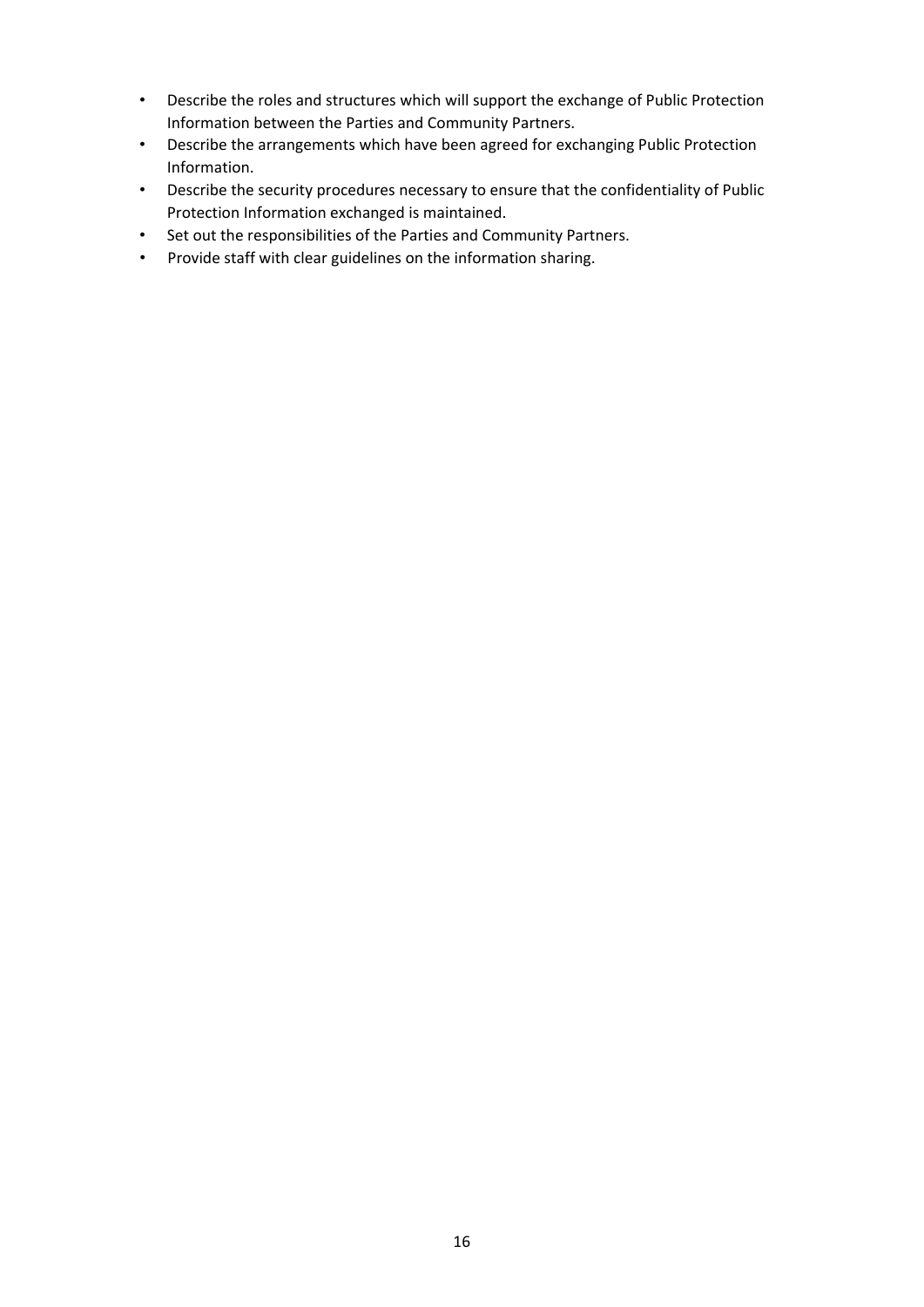# Legislative Background

#### **Antisocial Behaviour (Scotland) Act 2004**

The Antisocial Behaviour (Scotland) Act 2004 requires all local authorities to publish and maintain a strategy jointly with the Chief Constable of Police Scotland for their Council area.

The Antisocial Behaviour etc. (Scotland) Act 2004 states that a person engages in antisocial behaviour if they: "act in a manner that causes or is likely to cause alarm or distress" or "pursue a course of conduct [including speech] that causes or is likely to cause alarm or distress to at least one person not of the same household."

#### **Community Empowerment (Scotland) Act 2015**

The Community Empowerment (Scotland) Act 2015 placed a legal duty on community planning partners to demonstrate that they are making a significant difference to the lives of their residents through the planning and delivery of local outcomes and the involvement of community bodies at all stages of community planning.

#### **Scottish Social Housing Charter**

The Scottish Social Housing Charter set the standards and outcomes that all social landlords should aim to achieve when performing their housing activities. It replaced Performance Standards originally published by Communities Scotland, COSLA and SFHA and established a basis for the Scottish Housing Regulator to assess and report on social landlords' performance. Landlords are expected to meet a set of outcomes, with outcome 6 relating to ASB: Social landlords, working in partnership with other agencies, help to ensure that tenants and other customers live in well-maintained neighbourhoods where they feel safe. This outcome covers a range of actions that social landlords can take on their own and in partnership with others.

It covers action to enforce tenancy conditions on estate management and neighbour nuisance, to resolve neighbour disputes, and to arrange or provide tenancy support where this is needed. It also covers the role of landlords in working with others to tackle anti social behaviour. A suite of indicators has been developed to help landlords assess their performance towards achieving the outcomes, and indicator 15 is designed to help landlords assess their performance on Anti social behaviour:

*Indicator 15: (i) Number of cases of anti‐social behaviour reported in the last year. Of those at (i): (ii) Number of cases resolved in the last year.*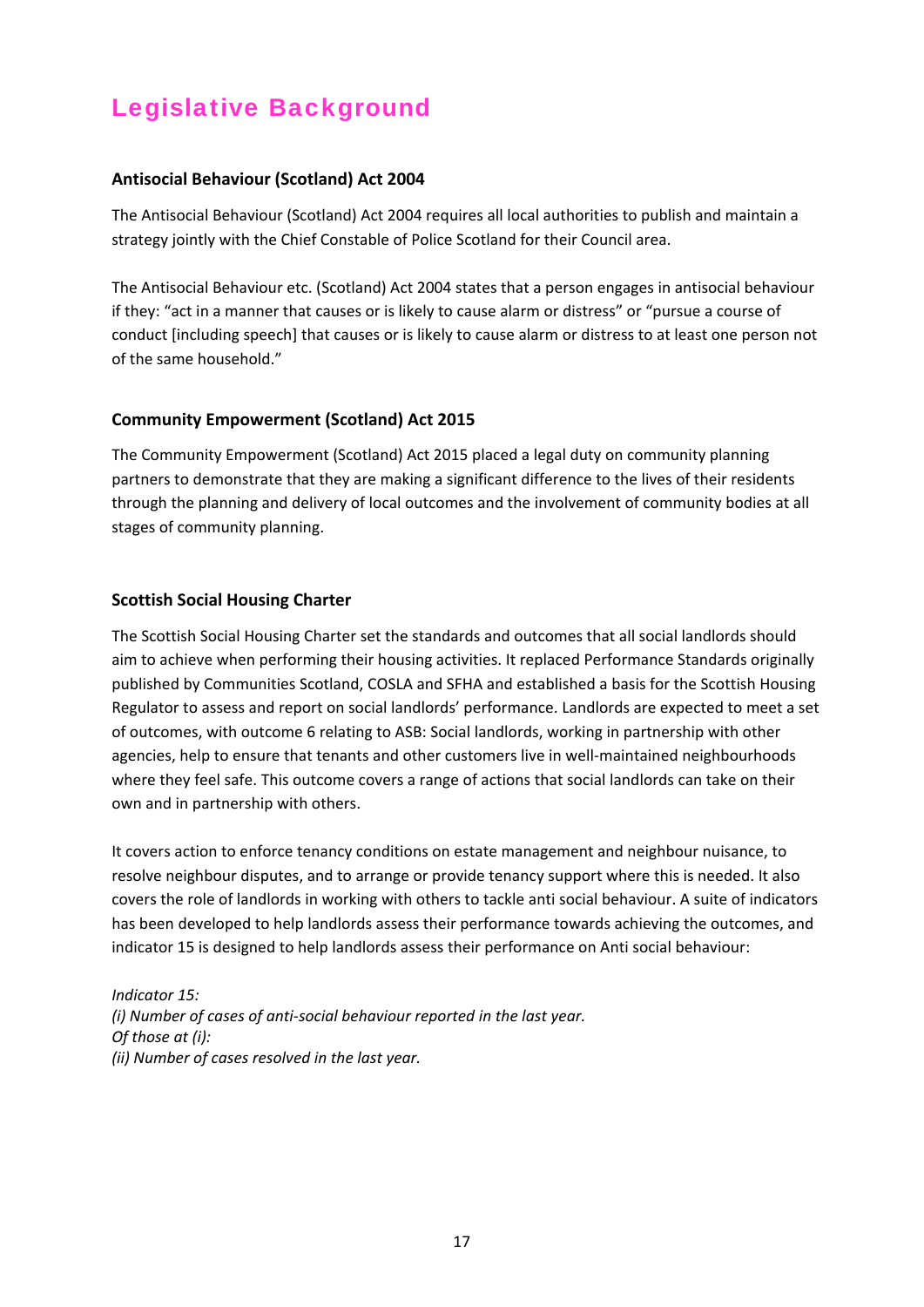#### **The Housing (Scotland) Act 2001**

Tenancy agreements should set out the level of behaviour expected from tenants, members of their household and visitors to their home and make it clear to tenants that they are responsible for the behaviour of others in, or visiting, their home. The tenancy agreement and other tenancy information such as tenant handbooks, should also make it clear to tenants that breaking their tenancy agreement as a result of antisocial behaviour may result in legal action to evict them, or a reduction in their tenancy rights. Tenants are responsible for ensuring that they keep to the conditions of their tenancy agreement.

### **Consultation**

The Renfrewshire Community Safety Strategy has been developed in consultation with a wide range of statutory, voluntary and community organisations. The listed partners in Appendix 4 have shaped the anti-social behaviour priorities within Renfrewshire for the next three years.

### **Monitoring Evaluation & Review**

This strategy has outlined the work that is being undertaken to address the issue of anti‐social behaviour. This work will be monitored and evaluated annually to ensure that services are making a difference and providing the best possible service for the community.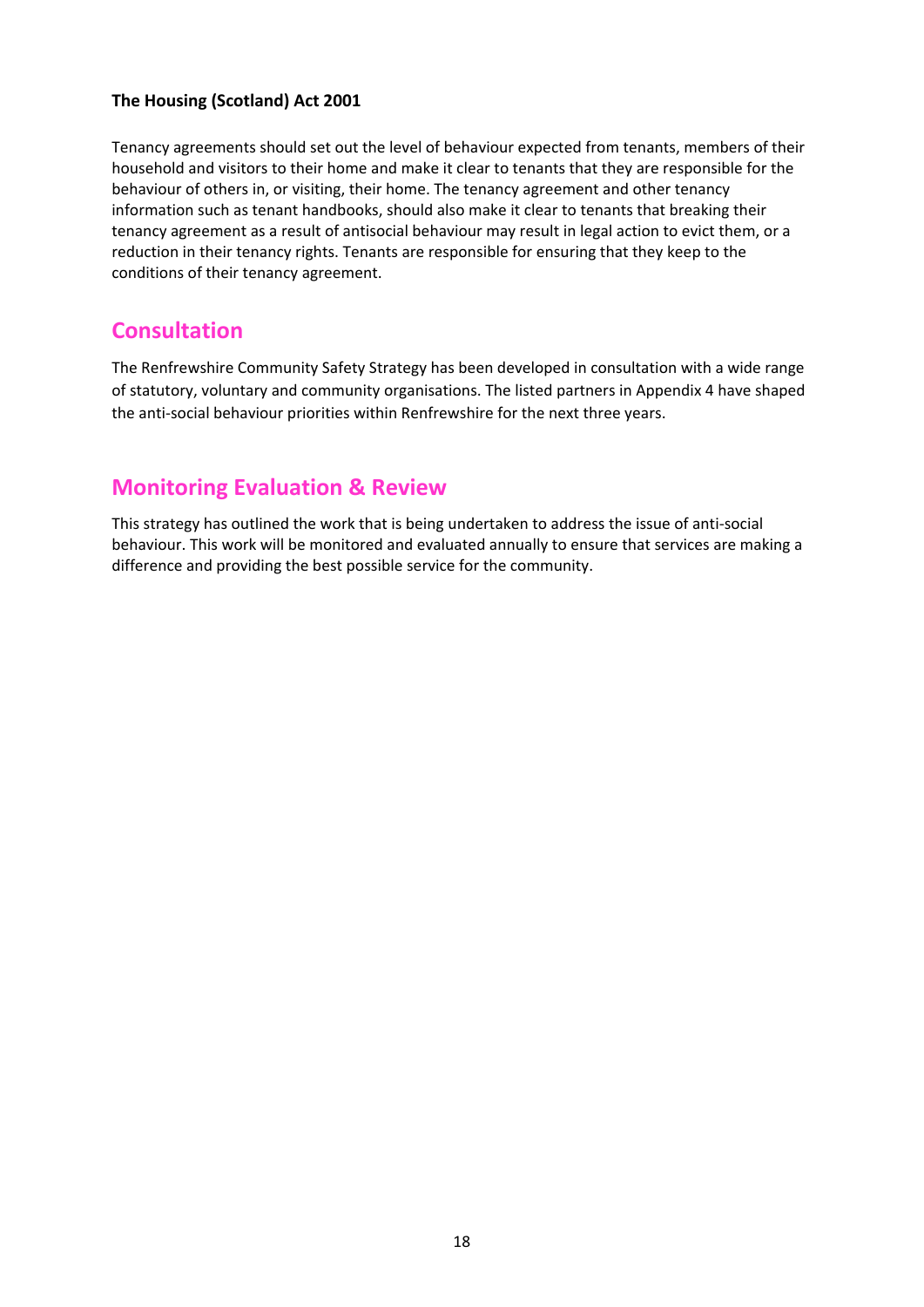#### **What Our Community said:**

"I appreciate during the time of this investigation all the support G has added from follow up calls to the understanding of the complex situation that had been going on"

Miss R has been quiet for a few months lately she is still drinking but not causing any trouble

The investigator phoned every Thursday and said to call or text when I was having problems. Now its resolved I feel a lot better and calmer.

"through interacting with me they felt it helped them loads just knowing they had someone to speak to about their situation and by me doing the communicating on their behalf helped their situation"

Thank you for all your good work. I know with limited resources it is difficult to continue to try and improve services, so thank you, and I appreciate all you all do.

> Thanks again for all your help, feel you have done more in the short

time than anyone else has in the last year!

Pleasant contact with (anti social behaviour) Investigators, helpful and informative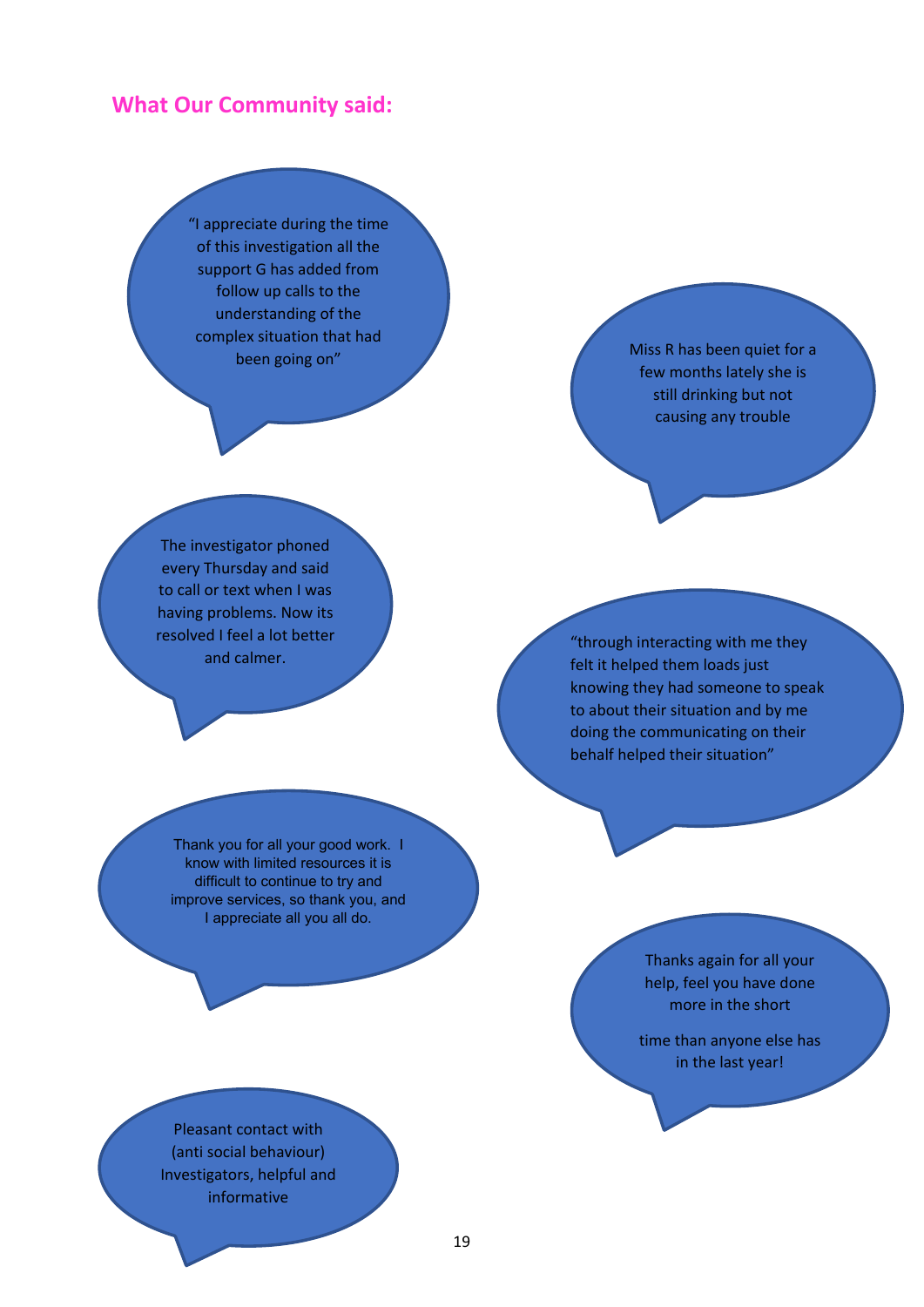#### Appendix 1 ‐ CASE STUDIES

### *Case Study 1*

#### **Situation**

Mr A was identified as causing Anti Social behaviour to neighbours. Mr A and the neighbours affected all lived in privately‐owned properties. Mr A's neighbours were both elderly and vulnerable and others had concerns for their children. This matter was raised at Renfrewshire Council Daily Tasking process and it was established Mr A lived a solitary and increasingly erratic lifestyle. Concerns were raised that he was setting fires in the garden, erecting scaffolding and completing repairs on public property, attending his neighbours properties uninvited, blasting music causing noise nuisance as well as completing metal work in the garden in the middle of the night. This had escalated where he had been abusive to neighbours and now found himself facing criminal charges.

#### **Partnership Working**

An Anti‐Social Behaviour investigation was opened to identify services which could engage with Mr A to assist him and have an impact on his behaviour and thereby reduce the risk of further criminality and ensure his neighbours safety. The desired outcome was not to obtain an Anti-Social Behaviour order, but to put in place services to impact on the behaviour. Case details were discussed at Renfrewshire Council monthly tasking meetings where actions were progressed by the following services

- $\checkmark$  Police Scotland agreed to provide extra attention in the area and note address markers both for Mr A and vulnerable neighbours
- Scottish Fire and Rescue Service agreed to complete Fire Safety visits and implement protection measures (smoke alarms and letter box blockers for Mr A and elderly neighbour.
- $\checkmark$  Adult Protection (Social Work) review concerns raised and support Mr A as well as his vulnerable neighbour.
- $\checkmark$  Mental Health Services complete assessment where agreeable with Mr A and increase support for vulnerable neighbour.
- Exemple X Renfrewshire Council Community Wardens Service increase patrols in the area to increase public confidence.
- $\checkmark$  The ASB investigator continued to monitor the case and was able to achieve dialogue with Mr A and agreement to visit him at his home address. This allowed her to determine the living conditions of Mr A and raise any concerns as to his wellbeing.

#### **The Outcome**

The investigator maintained contact with the neighbours /witnesses and Mr A and although no punitive action was taken or envisaged the impact and engagement of the multi‐agency services has resolved issues for the neighbours. The contact with neighbours also resulted in estranged family members and family friends beginning to re‐engage with Mr A and provide practical support.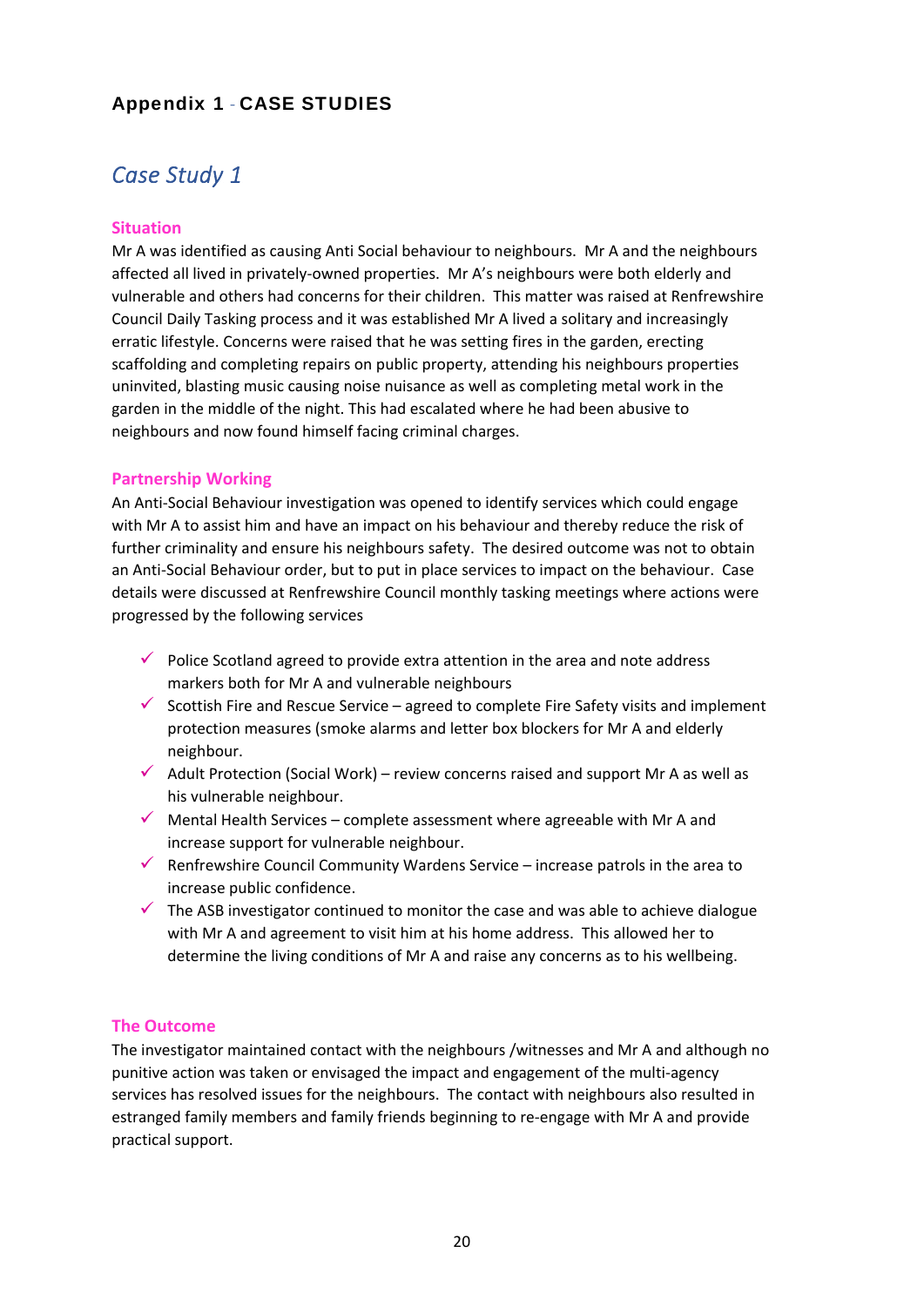# *Case Study 2*

#### **Situation**

Miss B and Miss C reside in a Renfrewshire Council tenement property with Miss C residing above Miss B. Relationships had broken down between the parties and over the course of many months both were complaining to their housing officer of Anti Social Behaviour by the other party. The concerns raised were relatively minor in nature relating to noise issues, incivility, waste bins and concerns regarding dogs and fouling in the communal gardens. The issues did not directly affect other residents and therefore there were no complaints from other neighbours. There was a general lack of tolerance by each party which in turn began to involve extended family members and friends. Police Scotland were also contacted on numerous occasions utilising valuable resources which the police had limited capacity to resolve as there was no criminality. A referral was made to Renfrewshire Council Mediation Services through the Daily Tasking process.

#### **Partnership Working**

- **Partnership Analyst reported on the extent of the issues and problems for Miss B and** Miss C advising on a core times when matters tended to escalate.
- $\checkmark$  Police Scotland advised on the nature and frequency of calls and there were no outstanding court matters.
- $\checkmark$  Community Safety Wardens were tasked to provide extra attention to the tenement close and area to identify any emerging concerns and monitor issues with dog fouling.
- $\checkmark$  Housing Officer committed to ensuring any estate management issues were dealt with promptly to minimise the potential for escalation
- $\checkmark$  Mediation services undertook confidential discussion with both parties. Each were reluctant to progress to face to face mediation however, agreed to independent mediation services.

#### **The Outcome**

The mediation process did break down on a number of occasions with both parties advising they no longer wished to continue where they perceived the other had overstepped the boundaries however, the mediation service and housing officers encouraged them to re‐ engage and although this has not resulted in a lasting friendship, both parties have agreed to a degree of tolerance for the others lifestyle and complaints have reduced.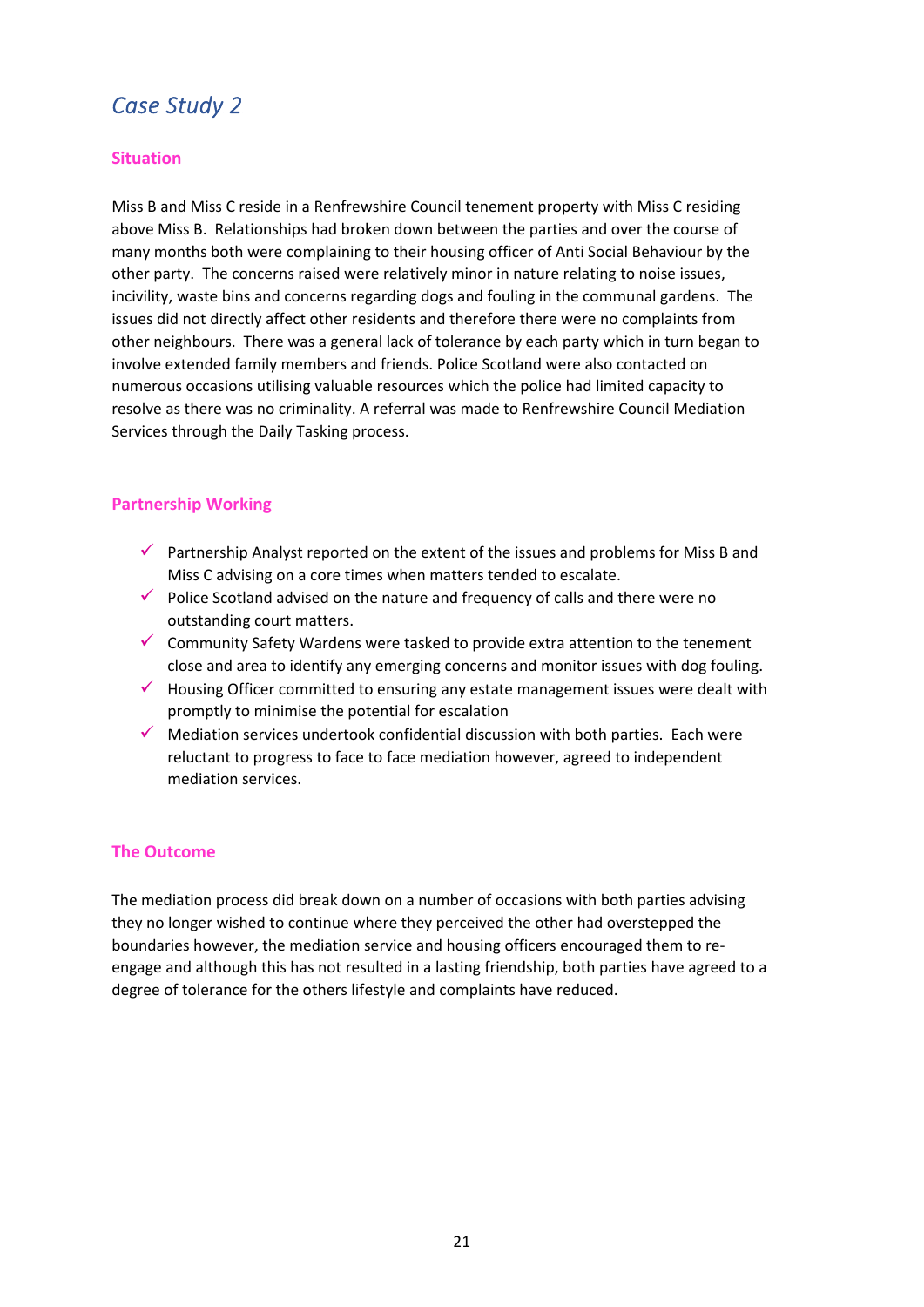# *Case Study 3*

#### **Situation**

Mrs D was an elderly lady living in a block of flats. She was complaining about her upstairs neighbour continually using machines and causing noise disturbance to her. This was reported to her housing officer, Police and Noise enforcement officers on many occasions. Concerns were raised at daily tasking as all agencies attending had failed to identify the cause of the noise.

#### **Partnership Working**

- $\checkmark$  Community Safety noise enforcement officers having attended the house on numerous occasions had failed to capture the noise referred to on noise monitoring equipment however, it was agreed with Mrs D that she contact the noise enforcement officer when the noise became evident.
- $\checkmark$  Community Safety Wardens service completed a leaflet drop requesting any other neighbours affected make contact with the service
- $\checkmark$  Adult services confirmed Mrs D was unknown to their service at this time.

#### **Outcome**

Noise enforcement officers continued to attend at the house in response to noise calls and built up a rapport with the occupant. When the officers attended they were unable to note any noise within Mrs D's property. Mrs D reluctantly agreed to approach her GP and have her hearing checked for tinnitus the outcome of which was that this was the cause of the noise disturbance she was hearing and she progressed to manage this.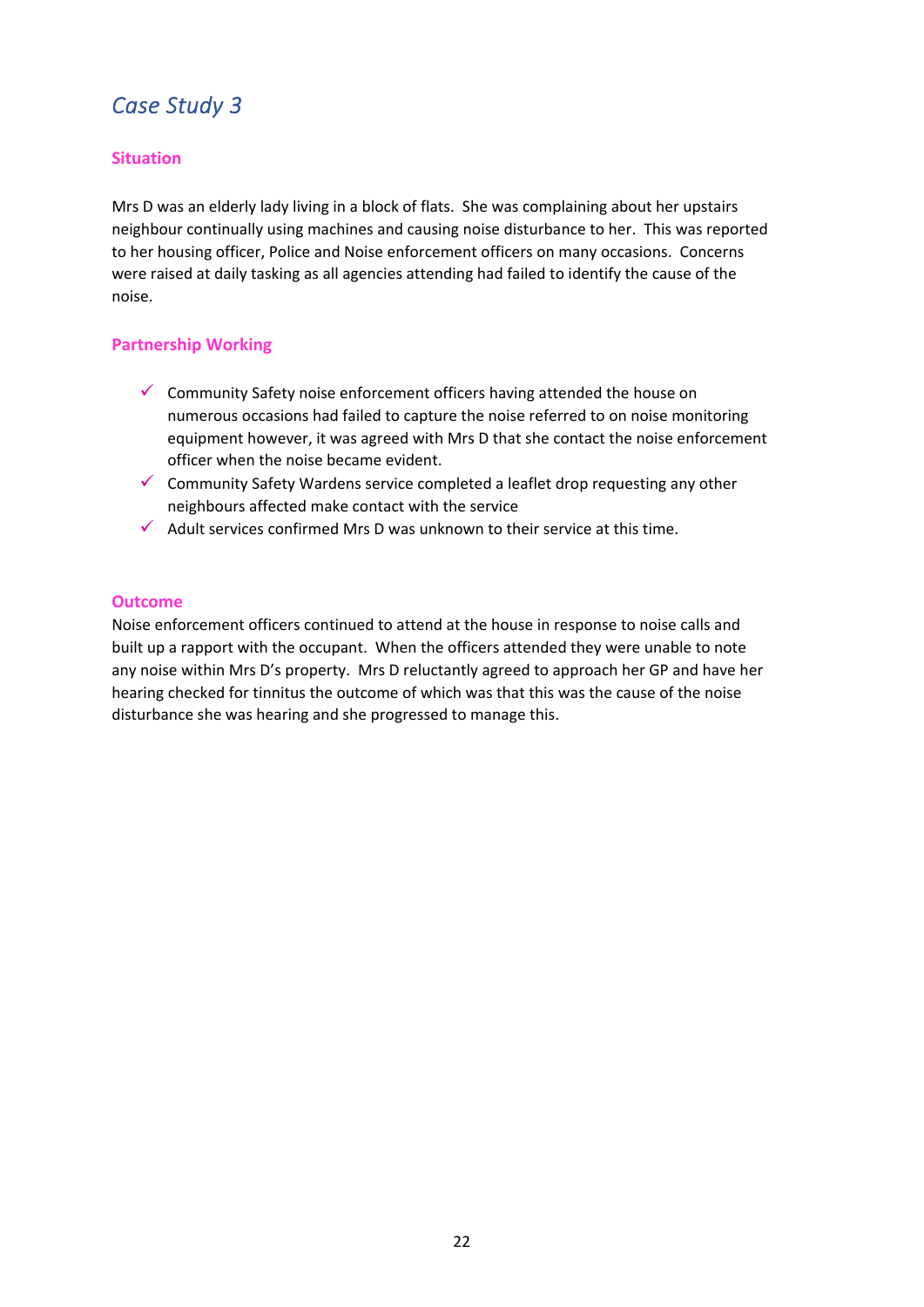#### Appendix 2 - ASB Process Map



Eviction / ASBO / SSST considered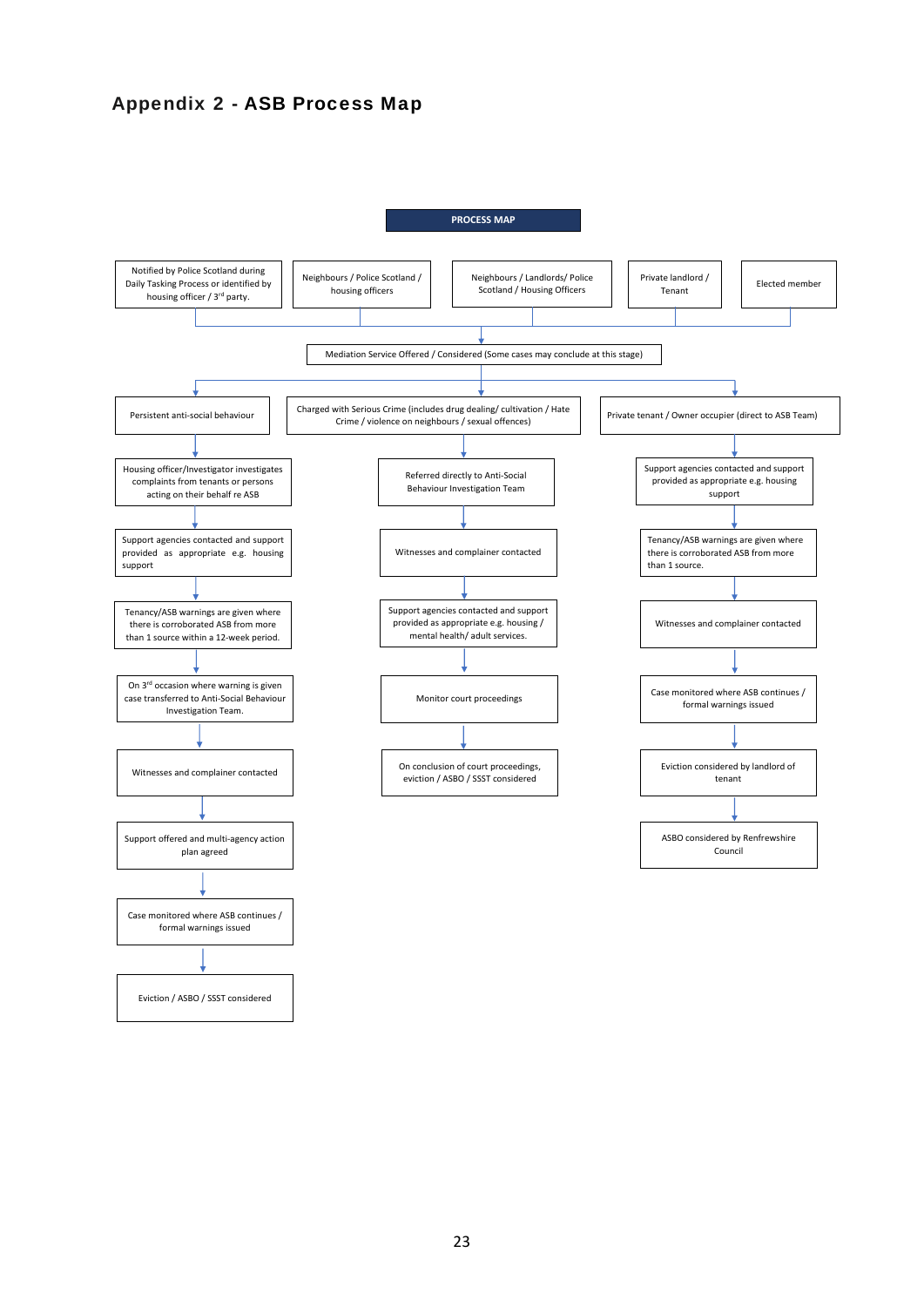### Appendix 3 - **Evidence of Anti‐Social Behaviour in Renfrewshire**

The extent of antisocial behaviour complaints reported to Renfrewshire Council and Police Scotland has been used to develop local outcomes/priorities to build strong, safe and resilient communities across Renfrewshire as well as deploying resources efficiently and effectively to achieve better outcomes.

In Renfrewshire, there has been a 20% reduction in recorded crime since April 2019 with a 24% reduction in the number of incidents of antisocial behaviour over the last 3 years**. (Source:** https://www.gov.scot/ISBN/978‐1‐80004‐985‐7)

#### **ASB complaints received by Renfrewshire Community Safety Partnership**

The total number of ASB‐related complaints received by Renfrewshire Community Safety Partnership has reduced year‐on‐year for each of the three Financial year periods 2018/19, 2019/20 and 2020/21, reducing by nearly 5% during 2019/20 compared to 2018/19, followed by a significant and notable reduction of 21% during 2020/21 compared to 2019/20, resulting in an overall reduction of 24% during the three‐year period of analysis. This analysis relates to Council reported complaints only. While the COVID pandemic has had an impact on the numbers and types of overall complaint and crime over these time periods – anti‐social behaviour tends to relate to people's homes and neighbourhoods and is less likely to have been positively affected by the constraints imposed during lockdown periods that led to reductions in other types of reported crime. This is borne out when the figures relating to Police reports are considered.

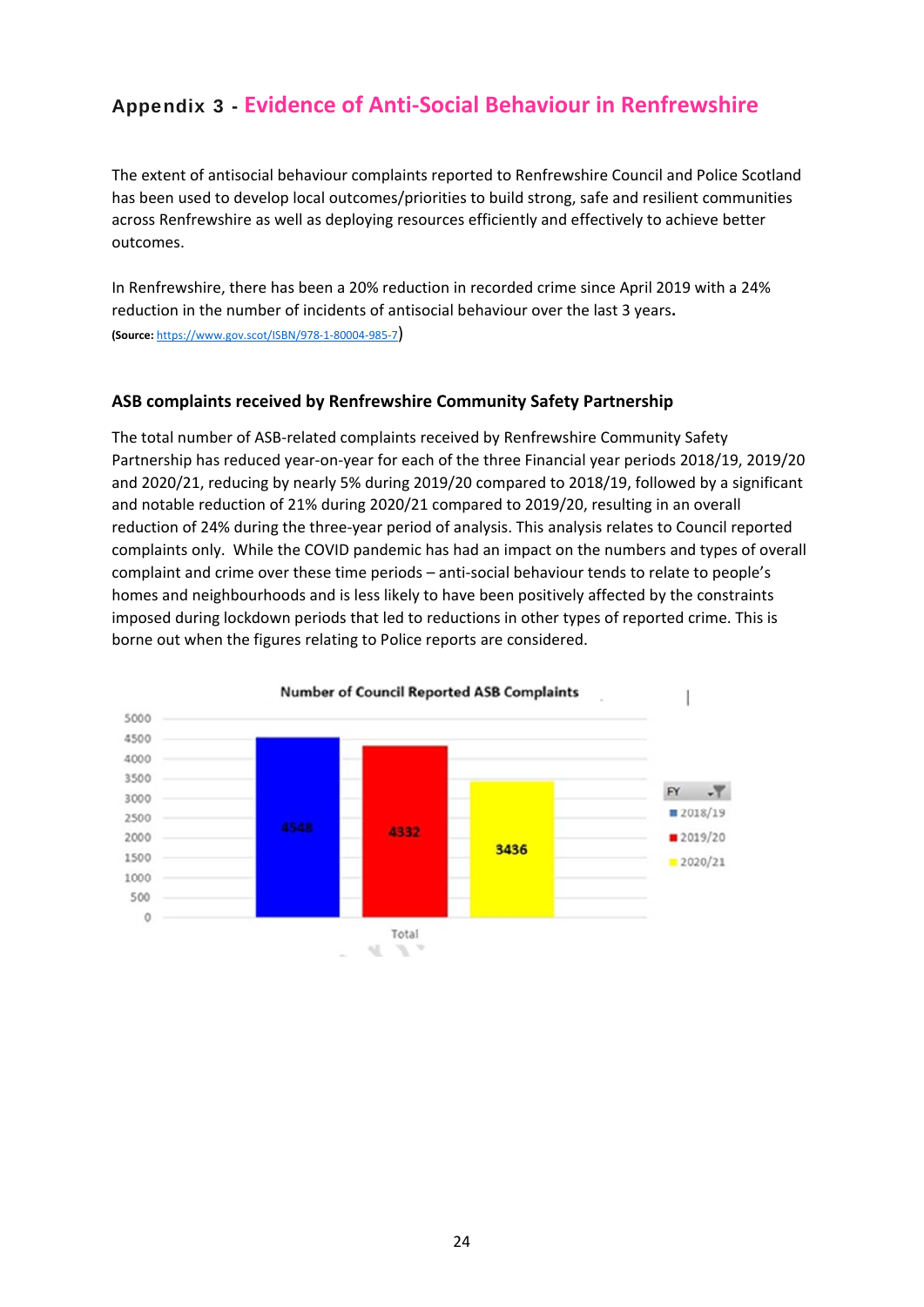The table below illustrates the highest-tariff antisocial behaviour (ASB) complaint categories during the period of analysis. A significant majority of these relate to domestic noise complaints, followed by fly tipping and abandoned vehicles – these three complaint categories alone accounted for 44% of all ASB‐related complaints made to Renfrewshire Community Safety Partnership during this time:

| <b>Complaint Category</b>   | 2018/19 | 2019/20 | 2020/21 |
|-----------------------------|---------|---------|---------|
| Noise-Domestic              | 1285    | 1058    | 576     |
| <b>Fly Tipping</b>          | 433     | 441     | 437     |
| Abandoned Vehicle complaint | 364     | 341     | 447     |
| <b>Illegal Parking</b>      | 252     | 337     | 4       |
| Noise-Commercial & Leisure  | 80      | 96      | 44      |
| <b>Parking Disputes</b>     | 72      | 29      | 105     |
| Youths Congregating         | 39      | 89      | 45      |
| Youths Rowdy Behaviour      | 51      | 86      | 35      |
| Disturbance (Wardens)       | 41      | 63      | 22      |
| <b>Underage Drinking</b>    | 26      | 26      | 24      |

#### **Police Reported Disorder Calls**

The following table displays the number of reported incidents of disorder made to Police Scotland during the three Financial Year periods 2018/19, 2019/20 and 2020/21. These reduced within Renfrewshire communities by 3%, or 274 incidents, during 2019/20 compared to 2018/19, however increased noticeably by nearly one third (29%, or 2195 incidents) during 2020/21 compared to 2019/20:

| <b>INCIDENT</b><br><b>CATEGORY</b> | 2018/19 | 2019/20 | 2020/21 |
|------------------------------------|---------|---------|---------|
| <b>PUBLIC NUISANCE</b>             | 2870    | 2660    | 5302*   |
| <b>DISTURBANCE</b>                 | 2964    | 2862    | 2405    |
| <b>DAMAGE</b>                      | 1133    | 1106    | 989     |
| <b>NEIGHBOUR DISPUTE</b>           | 891     | 952     | 1103    |
| <b>DRINKING IN PUBLIC</b>          | 46      | 50      | 26      |
| <b>Total</b>                       | 7904    | 7630    | 9825    |

**\***Further analysis of the 2020/21 increase highlighted a notable 'spike' in reported incidents categorised as 'Public Nuisance', most noticeably after lockdown measures were imposed on 23rd March 2020.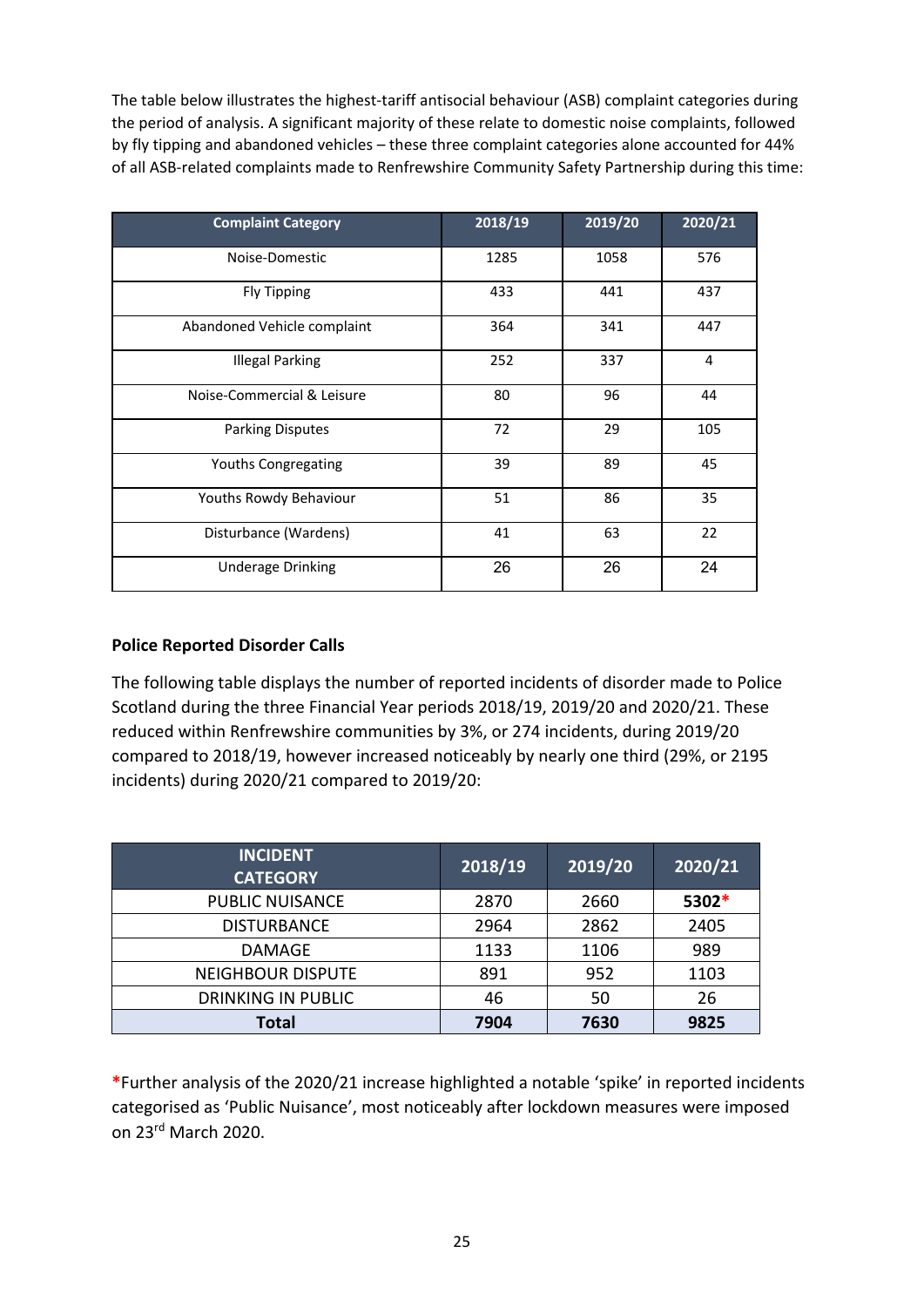A closer inspection of these incidents provides confirmation that the main cause of this notable 'spike' was reports of suspected breaches of coronavirus restrictions including the hosting of gatherings or parties, and the non‐observation of social distancing guidelines.

A total of 1609 additional incidents were recorded as Public Nuisance for this reason. It was also noted that reported incidents of Neighbour Dispute increased by 16% during the same period and can almost certainly be attributed to Covid‐19 lockdown restrictions as well.

#### **Recorded Vandalisms**

Vandalism is considered an important issue for communities across Scotland and within the Renfrewshire local authority area. It has a negative impact on the quality of the local environment and on the lives of those living within it. There are significant financial costs to repair damage – even before considering the cost of investigation and related to the criminal justice system.



While vandalism remains a significant volume crime issue, the number of recorded crimes during the three calendar years 2018‐2020 fell by 137, or 9% during this time. Analysis shows that a significant proportion of vandalism in Renfrewshire takes place in public areas such as streets, car parks, open green spaces etc; and that young people are predominantly responsible. A further link has also been identified between vandalism, alcohol consumption and the night-time economies within Renfrewshire's main towns. Knowledge of this has allowed the Renfrewshire Community Safety Partnership to divert appropriate resources to deal with this, including the deployment of additional Community Policing and Community Support Officer patrols; Youth Team staff engaging directly with younger people; and the 'Street Stuff' diversionary programme.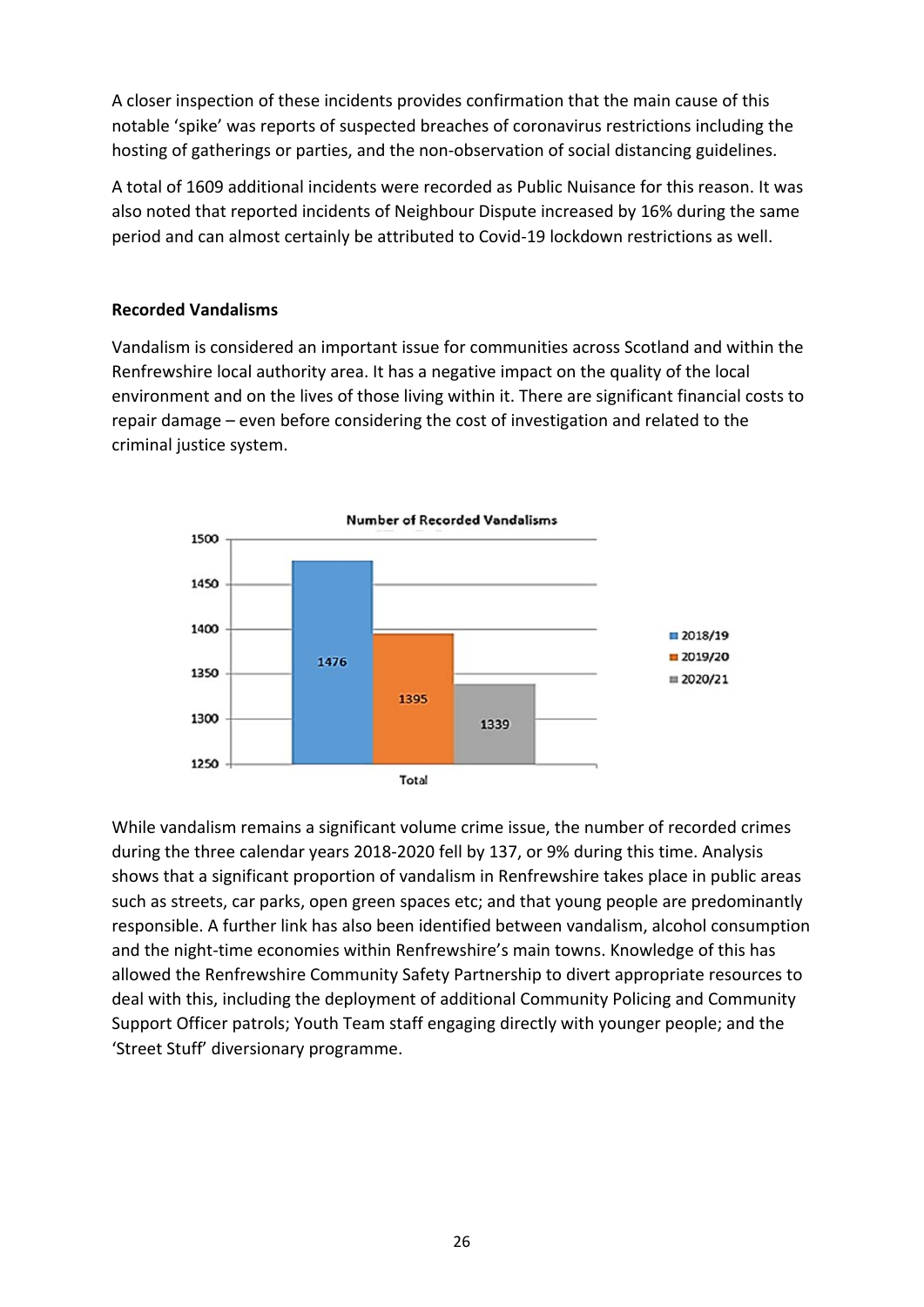#### **Deliberate Secondary Fires**

Analysis of all incidents attended by the Scottish Fire & Rescue Service (SFRS) across Renfrewshire during the three financial years 2018/19, 2019/20 and 2020/21 shows that nearly two-thirds (64%) of all Primary Fires were accidental, whilst 93% of all Secondary Fires were deliberate. Deliberate secondary fires are commonly set to refuse bins, garden waste etc, however analysis of this dataset identified a decreasing trend with year‐on‐year reductions, resulting in an overall reduction of 17%:



#### **Environmental ASB Complaints**

Environmental anti‐social behaviour (ASB) covers littering, dog fouling and fly tipping. These issues consistently appear as high priority areas across Renfrewshire. Dog fouling in particular ranks highly in the list of public concerns, whilst littering and fly tipping result in a significant financial burden to local government, business and communities, as well as having a negative impact on civic pride and amenity.

Overall levels of environmental ASB declined during the three‐year period 2018‐20. Proactive work by Renfrewshire Council in tackling dog fouling contributed to *a 45% reduction* in complaints during this time. This activity comprises a combination of a prompt response to complaints, a proactive approach to clean‐ups, and enforcement in the form of Fixed Penalty Notices (FPN) when appropriate. It should again be highlighted that Covid‐19 restrictions may have impacted and contributed to this reduction.

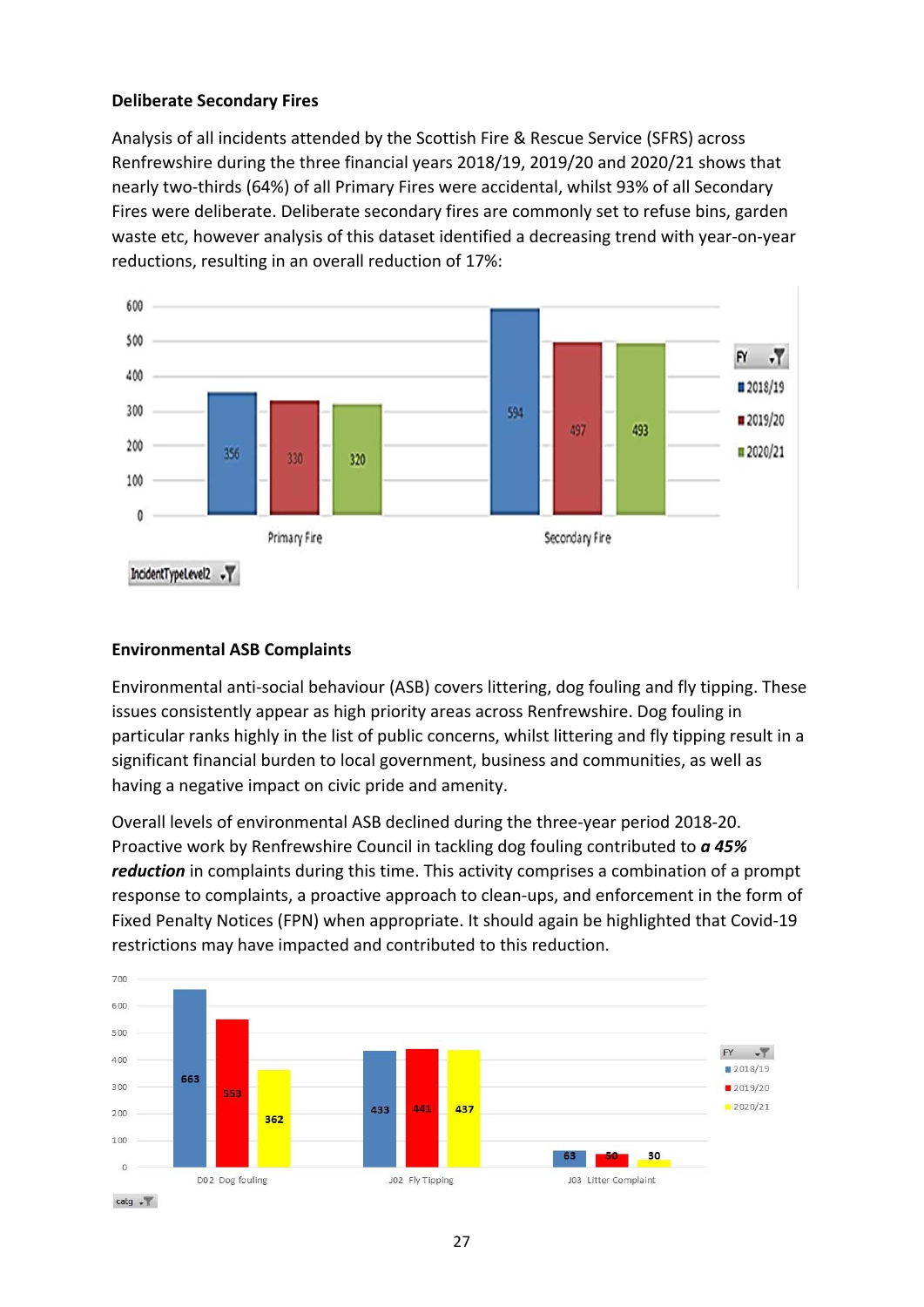### Appendix 4 - Partners

| <b>Partner</b>                      | <b>Telephone</b> | <b>Email</b>                            |
|-------------------------------------|------------------|-----------------------------------------|
| <b>Renfrewshire Council Housing</b> | 0300 300 0222    | local housing office:                   |
| <b>Officers</b>                     |                  | johnstone.hps@renfrewshire.gov.uk       |
|                                     |                  | renfrew.hps@renfrewshire.gov.uk         |
|                                     |                  | paisley.hps@renfrewshire.gov.uk         |
| <b>Addiction Services</b>           | 0300 300 1380    |                                         |
| Social Work - Adult Services        | 0300 300 1380    | bscommunitycareoperations.sw@renfrew    |
|                                     |                  | shire.gov.uk                            |
| Social Work - Childrens Services    | 0300 300 1199    | childrenandfamilies.sw@renfrewshire.gov |
|                                     |                  | <u>.uk</u>                              |
| <b>Community Safety Mental</b>      | 111              | NHS 24 contact us                       |
| <b>Health Nurses</b>                |                  |                                         |
| <b>Police Scotland</b>              | 101              | <b>Contact Us form</b>                  |
| Scottish Fire & Rescue Service      | 0141 886 2222    | SFRS.corporateadmin@firescotland.gov.uk |
| Public Protection - ASB Officers    | 0300 300 0380    | rcsp@renfrewshire.gov.uk                |
| <b>Public Space CCTV Operators</b>  | 0300 300 0380    | rcsp@renfrewshire.gov.uk                |
| Mediation                           | 0300 300 0380    | rcsp@renfrewshire.gov.uk                |
| Wardens                             | 0300 300 0380    | wardens.es@renfrewshire.gov.uk          |
| <b>Youth Team</b>                   | 0300 300 0380    | rcsp@renfrewshire.gov.uk                |
| <b>Trading Standards</b>            | 0300 300 0380    | ts.es@renfrewshire.gov.uk               |
| Turning Point Scotland -            | 08088 008 011    | GORTEnquiries@turningpointscotland.co   |
| Overdose Intervention Team          |                  | $\underline{\mathsf{m}}$                |
| Renfrewshire Health & Social        | 0141 618 7629    | Renfrewshire.HSCP@ggc.scot.nhs.uk       |
| Care Partnership                    |                  |                                         |
| <b>Victim Support Scotland</b>      | 0800 160 1985    | victimsupport.renfrewshire@victimsuppor |
|                                     |                  | tsco.org.uk                             |
| <b>British Transport Police</b>     | 0800 40 50 40    |                                         |
| Renfrewshire Association for        | 0141 404 7788    | enquiries@ramh.org                      |
| Mental Health (RAMH)                |                  |                                         |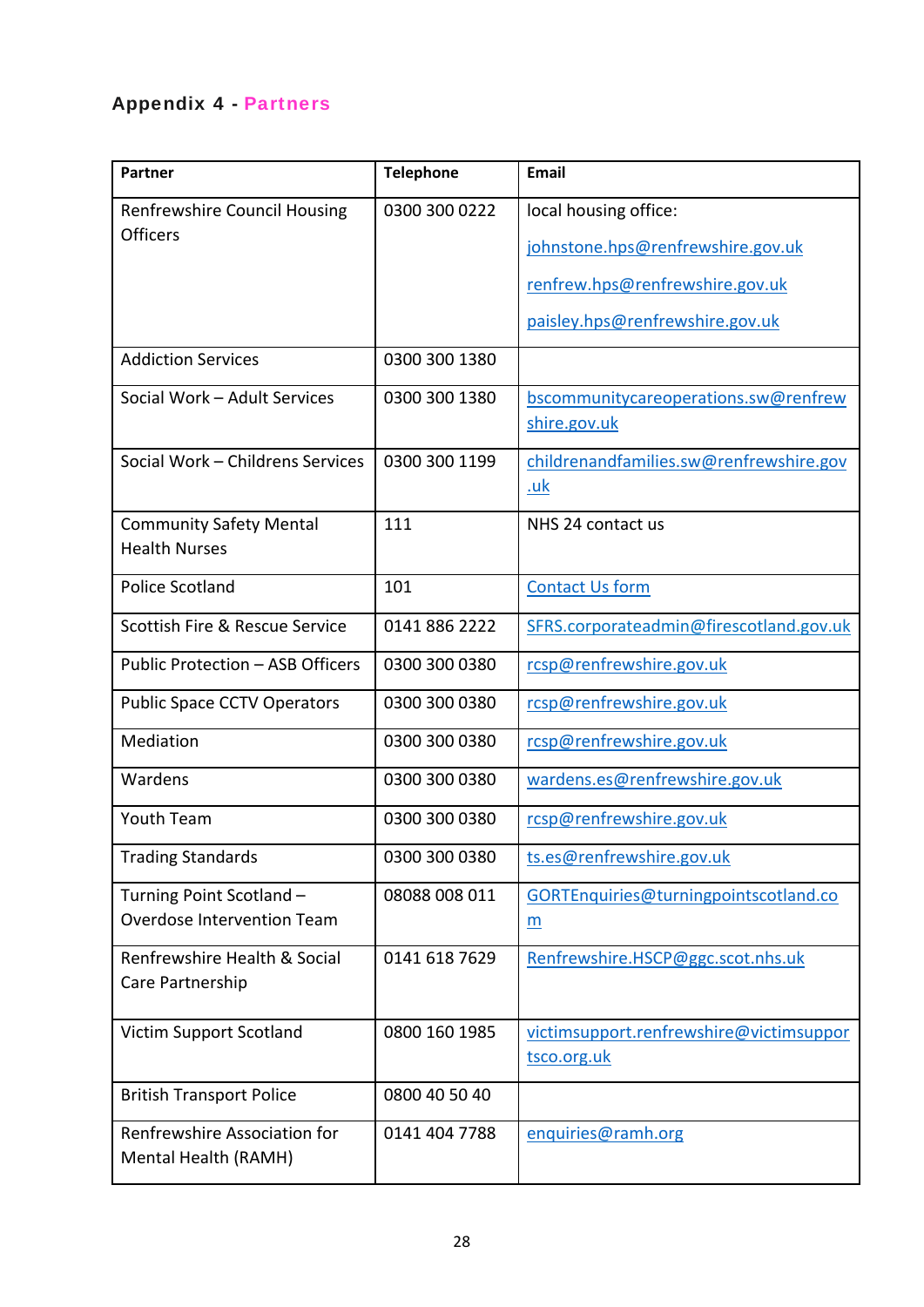| Scottish Children's Reporter<br><b>Administration Renfrewshire</b><br>(SCRA) | 0131 244 820  | RenfrewshireMailbox@scra.gov.uk   |
|------------------------------------------------------------------------------|---------------|-----------------------------------|
| <b>Williamsburgh Housing</b><br>Association                                  | 01418878613   | tenancyteam@williamsburghha.co.uk |
| <b>Sanctuary Housing Association</b>                                         | 0800 131 3348 | ContactUs@sanctuary-housing.co.uk |
| Linstone Housing Association                                                 | 01505 382383  | general@linstone.co.uk            |
| Link Housing Association                                                     | 03451 400 100 | csc@linkhaltd.co.uk               |
| <b>Ferguslie Housing Association</b>                                         | 0141 887 4053 | admin@fpha.org.uk                 |
| <b>Bridgewater Housing</b><br>Association                                    | 0141 812 2237 | admin@bridgewaterha.org.uk        |
| <b>Paisley Housing Association</b>                                           | 0141 889 7105 | admin@paisleyha.org.uk            |
| Loretto Housing Association                                                  | 0800 952 9292 | housingteam@lorettoha.co.uk       |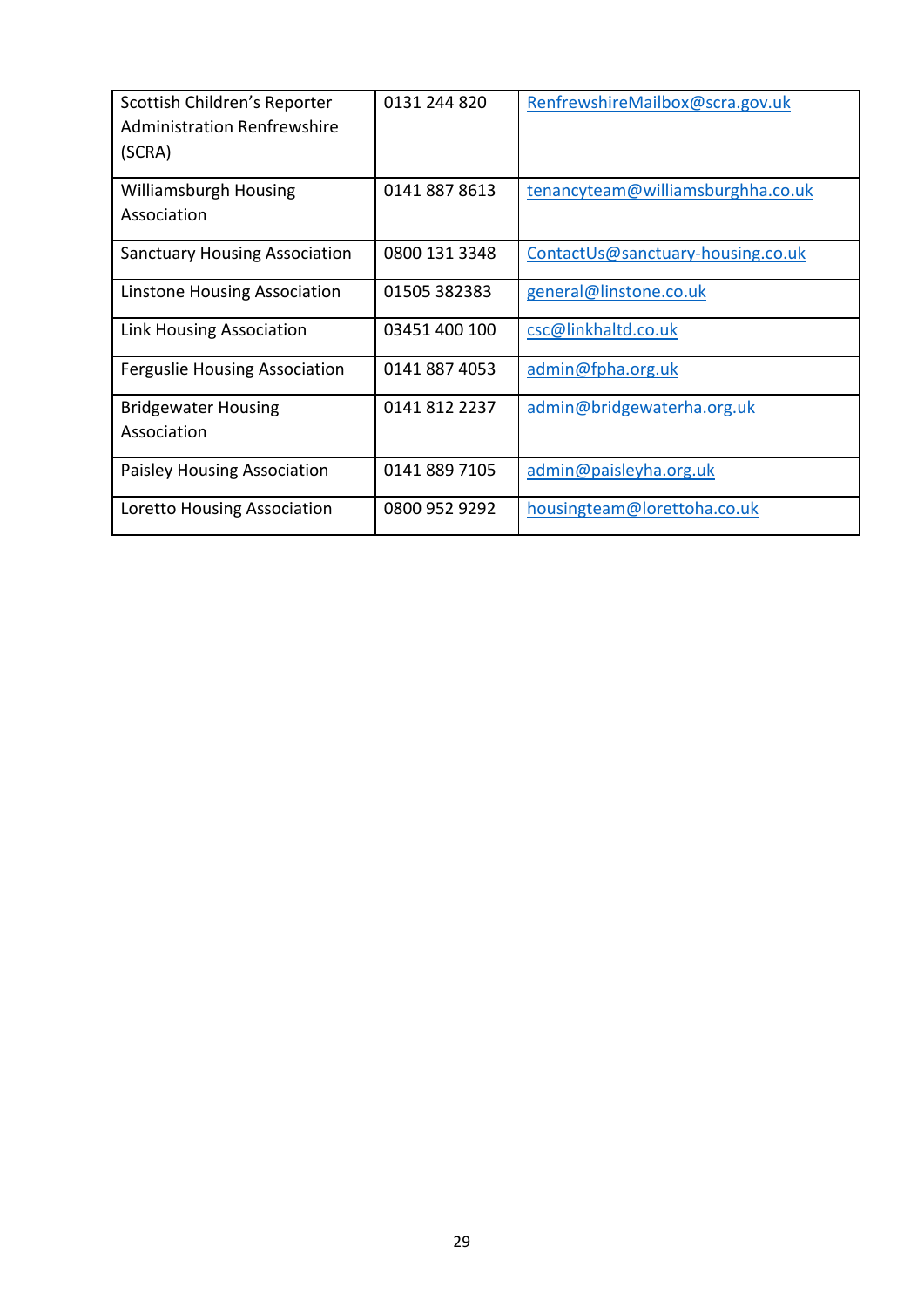#### **Anti Social Behaviour Action Plan**

| What will we do?                                                                                                                                                                                                          | <b>What difference</b><br>will this make?                                                            | <b>Who is leading</b><br>on this?                                                          | When will it<br>be<br>completed? |
|---------------------------------------------------------------------------------------------------------------------------------------------------------------------------------------------------------------------------|------------------------------------------------------------------------------------------------------|--------------------------------------------------------------------------------------------|----------------------------------|
| Continue the review of operational<br>procedures including housing landlords<br>and create a generic process reflecting<br>the links and referral pathways between<br>all members of the community safety<br>partnership  | Provide a consistent<br>referral process for<br>the community<br>regardless of tenure                | Communities and<br><b>Housing Services /</b><br><b>RSLs</b>                                | September<br>2022                |
| Maximise the use of all digital<br>technology available to assist those<br>reporting ASB - eg Noise App and video<br>images                                                                                               | <b>Ensure</b><br>communities have<br>access to new and<br>emerging<br>technology to<br>challenge ASB | Communities and<br>Housing Services /<br><b>Digital First Team</b>                         | <b>March 2023</b>                |
| Explore enhanced reporting tools<br>through online channels                                                                                                                                                               | Provide clear<br>reporting<br>procedures                                                             | Communities and<br><b>Housing Services /</b><br>Finance and<br><b>Resources Service</b>    | September<br>2022                |
| Update website/comms with reporting<br>information to provide clarity on who to<br>contact in relation to Anti-social<br>Behaviour.                                                                                       | Provide pathways<br>for reporting                                                                    | Communities and<br><b>Housing Services /</b><br><b>Chief Executives</b><br><b>Service</b>  | September<br>2022                |
| Produce an FAQ to assist customer<br>understanding of what is and is NOT ASB<br>- the Truths and myths                                                                                                                    | Provide a clear<br>understanding of<br>available actions                                             | <b>Communities and</b><br><b>Housing Services</b>                                          | <b>June 2022</b>                 |
| Improve communications on the<br>supports available through mediation /<br>victim support etc.                                                                                                                            | Impact on early<br>resolution                                                                        | <b>Communities and</b><br><b>Housing Services</b>                                          | <b>June 2022</b>                 |
| Continue to liaise with other Council<br>areas and RSL's in relation to the use of<br>professional witnesses.                                                                                                             | <b>Ensure procedures</b><br>are consistent with<br>emerging best<br>practice                         | Communities and<br><b>Housing Services</b>                                                 | September<br>2022                |
| Review opportunities and resources<br>available to tackle neighbour disputes<br>and ASB across the Community Safety<br>Partnership including all landlords to<br>improve the connections made and<br>customer experience. | Improve potential<br>available resources<br>to tackle ASB                                            | Communities and<br><b>Housing Services</b>                                                 | September<br>2022                |
| Invest in officers across the partnership<br>through joint training and development<br>including Trauma Informed Practice                                                                                                 | Increase knowledge<br>to promote<br>reduction of ASB                                                 | Communities and<br><b>Housing Services /</b><br><b>Community Safety</b><br><b>Partners</b> | <b>March 2023</b>                |